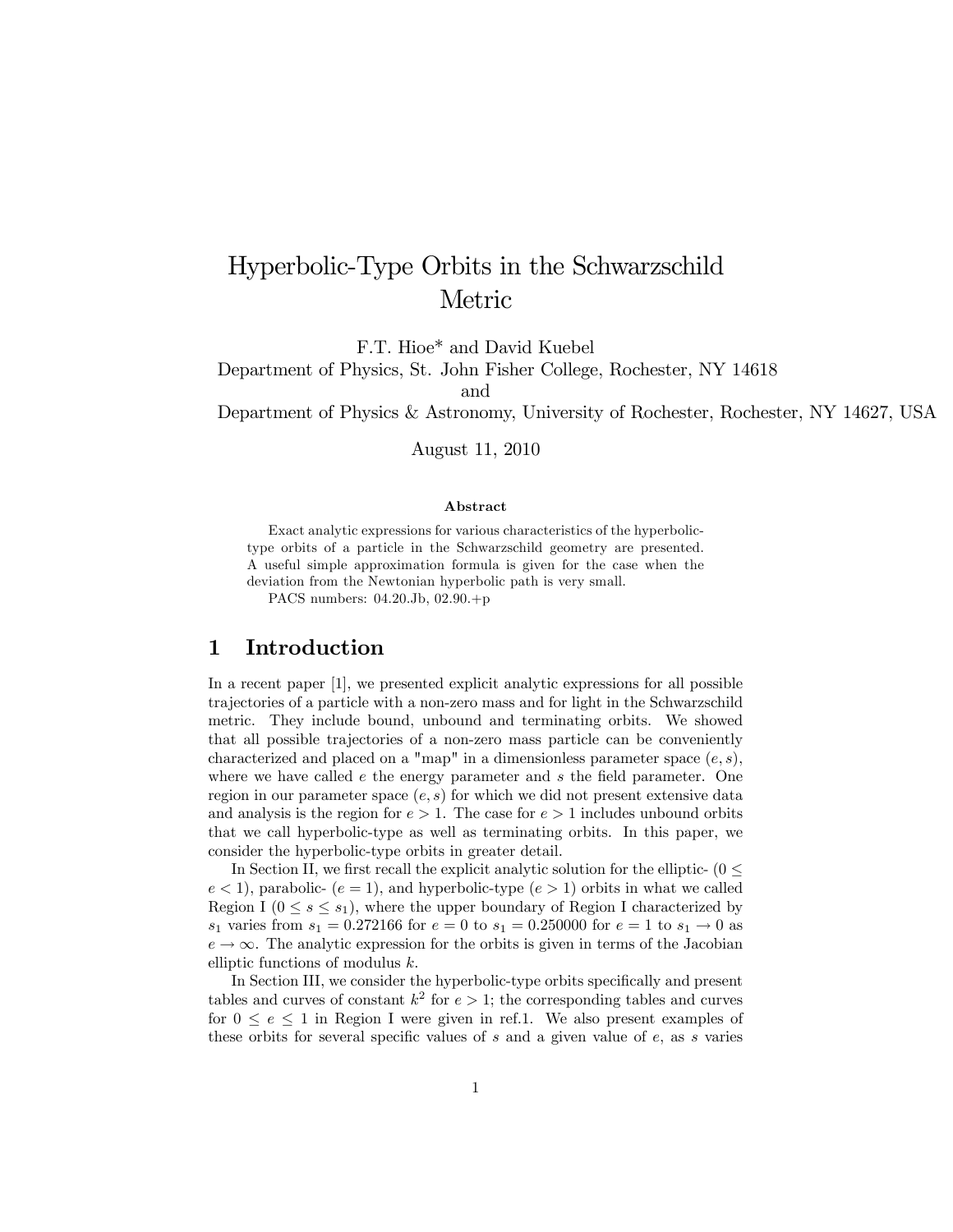from  $s \simeq 0$  and  $k^2 \simeq 0$  corresponding to the Newtonian hyperbolic orbit to  $s = s_1$  corresponding to what we call the asymptotic hyperbolic-type orbit. The two asymptotes of the hyperbolic-type orbit are of particular interest. Their angles with respect to and their points of intersections on the horizontal axis are presented by exact analytic expressions.

In Section IV, we consider the case when the hyperbolic-type orbit deviates only slightly from the Newtonian hyperbolic orbit. We present a simple approximation formula that gives the deviation of the asymptotes from the asymptotes of the Newtonian hyperbola. The approximate formula is analogous to but not the same as that for the well known precession of the perihelion for an elliptic-type orbit. The derivation of this approximate formula reveals some extra caution that needs to be taken for the calculations to be correct, and the additional steps that are necessary may explain why this result has not been presented earlier. In the papers that discussed the deáection of spacecraft trajectories as a test of general relativity, Longuski et al [2] derived and used a deflection formula that they stated to be valid for the parametrized post-Newtonian metric that includes the Schwarzschild metric as a special case. We use the same input data that Longuski et al used but instead apply our approximate formula to calculate the deviation for the trajectories of the spacecraft, and find slightly larger values than what they reported.

In Section V, we briefly mention the terminating orbit in Region I for the case  $e > 1$  for completeness, as it is basically similar to that for the case  $0 \le e \le 1$ that has been discussed in ref.1.

In Section VI, we give a summary of our results. A brief discussion of how our analytic expressions for various characteristics for the hyperbolic-type orbits reduce to the Newtonian case is presented in Appendix A, and a special case for  $k^2 = 1/2$  is presented in Appendix B.

## 2 Analytic Expression for the Orbits, Bound and Unbound

We begin with the analytic expression for the orbit, its essential features, and the parameters for describing it, that were given by us [1] recently. We consider the Schwarzschild geometry, i.e. the static spherically symmetric gravitational field in the empty space surrounding some massive spherical object (which we shall refer to as a star or a blackhole even though this also includes the case of a planet such as Jupiter or Earth) of mass  $M$ , and we consider a particle (which can be a spacecraft, an asteroid, or a planet), with its position relative to the star or blackhole described in the spherical coordinates  $r, \theta, \phi$ , moving in the equatorial plane  $\theta = \pi/2$ . We define three parameters  $\kappa$ , h and  $\alpha$  by

$$
\kappa \equiv \frac{E}{m_0 c^2},\tag{1}
$$

$$
h \equiv r^2 \phi,\tag{2}
$$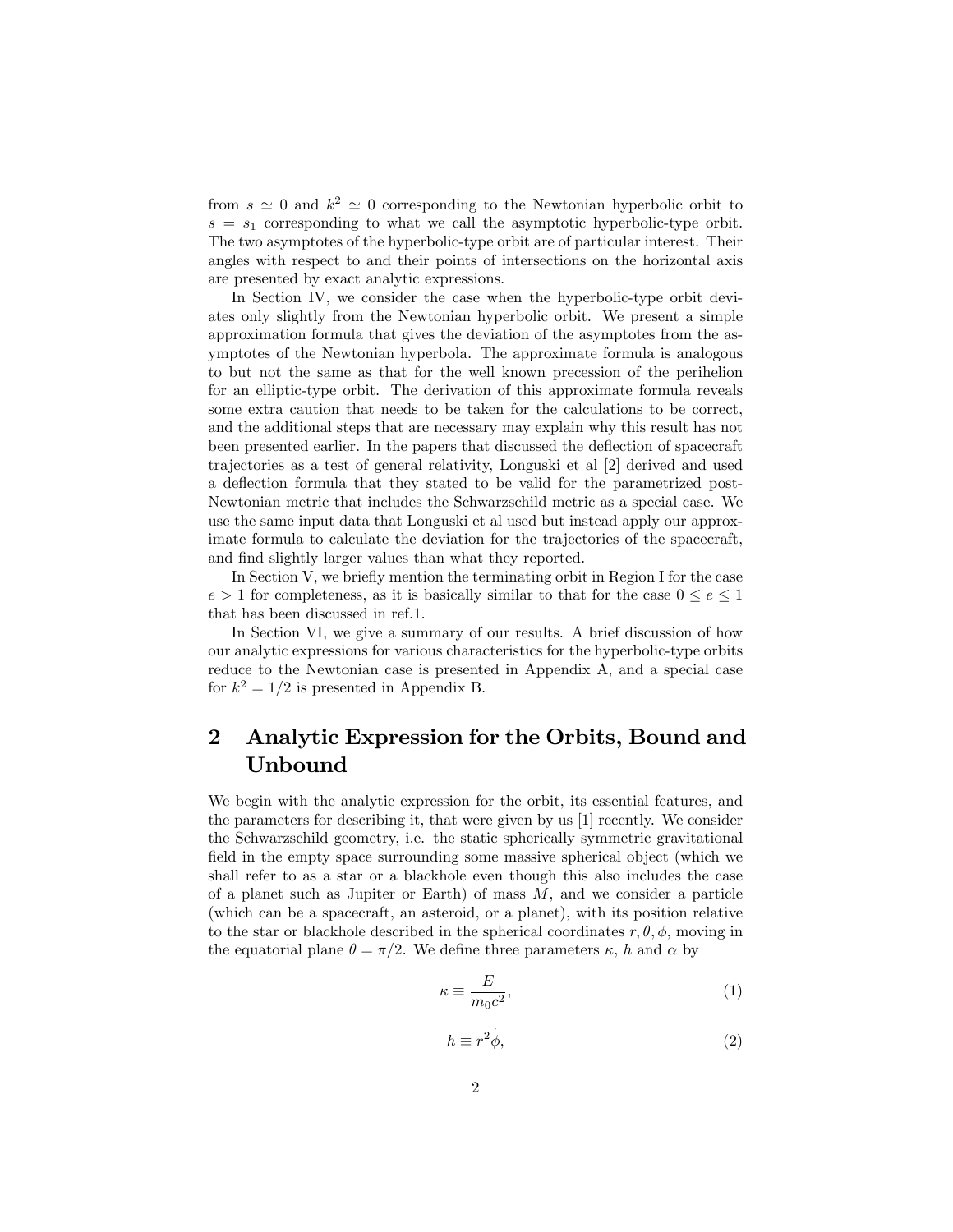and

$$
\alpha \equiv \frac{2GM}{c^2},\tag{3}
$$

where E is the total energy of the particle in its orbit and  $m_0$  is its rest mass, and  $h$  can be identified as the angular momentum per unit rest mass of the particle. The derivative  $r = r \sin \frac{d}{d\tau}$  where  $\tau$  is the proper time along the path, and  $\alpha$  is the Schwarzschild radius, where G is the universal gravitation constant, and  $c$  is the speed of light. It is convenient to define a dimensionless parameter U

$$
U = \frac{1}{4} \left( \frac{\alpha}{r} - \frac{1}{3} \right). \tag{4}
$$

Using eq.(2), the 'combined' energy equation  $[3]$ 

$$
r^{2} + \frac{h^{2}}{r^{2}} \left(1 - \frac{\alpha}{r}\right) - \frac{c^{2} \alpha}{r} = c^{2} (\kappa^{2} - 1)
$$
 (5)

can be expressed as

$$
\left(\frac{dU}{d\phi}\right)^2 = 4U^3 - g_2U - g_3.
$$
\n<sup>(6)</sup>

Here the coefficients  $g_2$  and  $g_3$  are given by

$$
g_2 = \frac{1}{12} - s^2,
$$
  
\n
$$
g_3 = \frac{1}{216} - \frac{1}{12}s^2 + \frac{1}{4}(1 - e^2)s^4,
$$
\n(7)

where the dimensionless parameters  $e$  and  $s$  are defined by

$$
e = \left[1 + \frac{h^2 c^2 (\kappa^2 - 1)}{(GM)^2}\right]^{1/2},\tag{8}
$$

and

$$
s = \frac{GM}{hc}.\tag{9}
$$

We call  $e$  the energy eccentricity parameter or simply the energy parameter, and we call  $s$  the gravitational field parameter or simply the field parameter. Both the energy parameter  $e$  and the field parameter  $s$  have values that range from 0 to  $\infty$ . Characterizing all possible orbits in the parameter space  $(e, s)$  is one of the important results we presented in ref.1. Note also the distinction that we made between the energy eccentricity parameter  $e$  and the true eccentricity of a bound orbit [1].

The discriminant  $\Delta$  defined by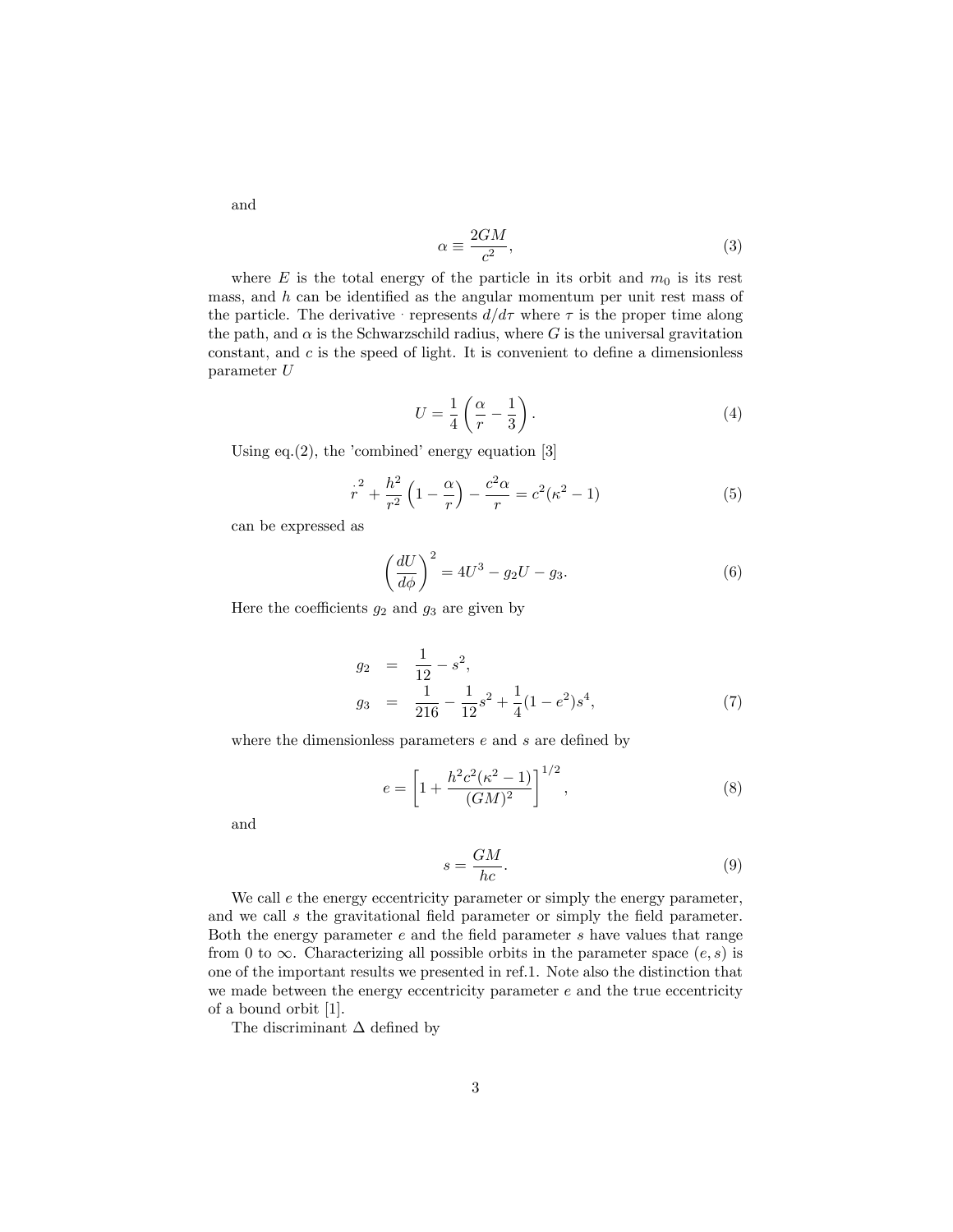$$
\Delta = 27g_3^2 - g_2^3 \tag{10}
$$

of the cubic equation

$$
4U^3 - g_2U - g_3 = 0\tag{11}
$$

divides the parameter space  $(e, s)$  into two regions: Region I corresponding to  $\Delta \leq 0$  covers the values of the field parameter  $0 \leq s \leq s_1$ , and Region II corresponding to  $\Delta > 0$  covers the values of  $s > s_1$ , where  $s_1$  as a function of e is given by

$$
s_1^2 = \frac{1 - 9e^2 + \sqrt{(1 - 9e^2)^2 + 27e^2(1 - e^2)^2}}{27(1 - e^2)^2},\tag{12}
$$

for  $e \neq 1$ , and  $s_1^2 = 1/16$  for  $e = 1$ . Region I has terminating and nonterminating orbits that include bound (for  $0 \le e < 1$ ) and unbounded orbits (for  $e \geq 1$ ), and Region II has terminating orbits only [1].

In Region I ( $\Delta \leq 0$ ), the three roots of the cubic equation (11) are all real. We call the three roots  $e_1, e_2, e_3$  and arrange them so that  $e_1 > e_2 > e_3$ . Define a dimensionless distance  $q$  measured in units of the Schwarzschild radius  $\alpha$  by

$$
q \equiv \frac{r}{\alpha},\tag{13}
$$

which is related to  $U$  of eq.(4) by

$$
\frac{1}{q} = \frac{1}{3} + 4U.\tag{14}
$$

The equation for the non-terminating orbits in Region I, bound and unbound, and for  $0 \le e \le \infty$ , is given [1] in terms of Jacobian elliptic functions [4] of modulus  $k$  by

$$
\frac{1}{q} = \frac{1}{3} + 4e_3 + 4(e_2 - e_3)sn^2(\gamma\phi, k) \tag{15}
$$

$$
= \frac{1}{3} + 4e_3 + 4(e_2 - e_3) \frac{1 - cn(2\gamma\phi, k)}{1 + dn(2\gamma\phi, k)},
$$
(16)

where  $e_1 > e_2 \geq U > e_3$ . Equation (15) gives the orbit of a particle in the gravitational field of a star or blackhole of mass  $M$  that is described by a two-dimensional polar coordinate  $(q, \phi)$  in terms of its dimensionless distance q and polar angle  $\phi$  relative to the star that is situated at the origin [5]. The constant  $\gamma$  appearing in the argument, and the modulus  $k$ , of the Jacobian elliptic functions are given in terms of the three roots of the cubic equation (11) by

$$
\gamma = (e_1 - e_3)^{1/2}, \tag{17}
$$

$$
k^2 = \frac{e_2 - e_3}{e_1 - e_3}.\tag{18}
$$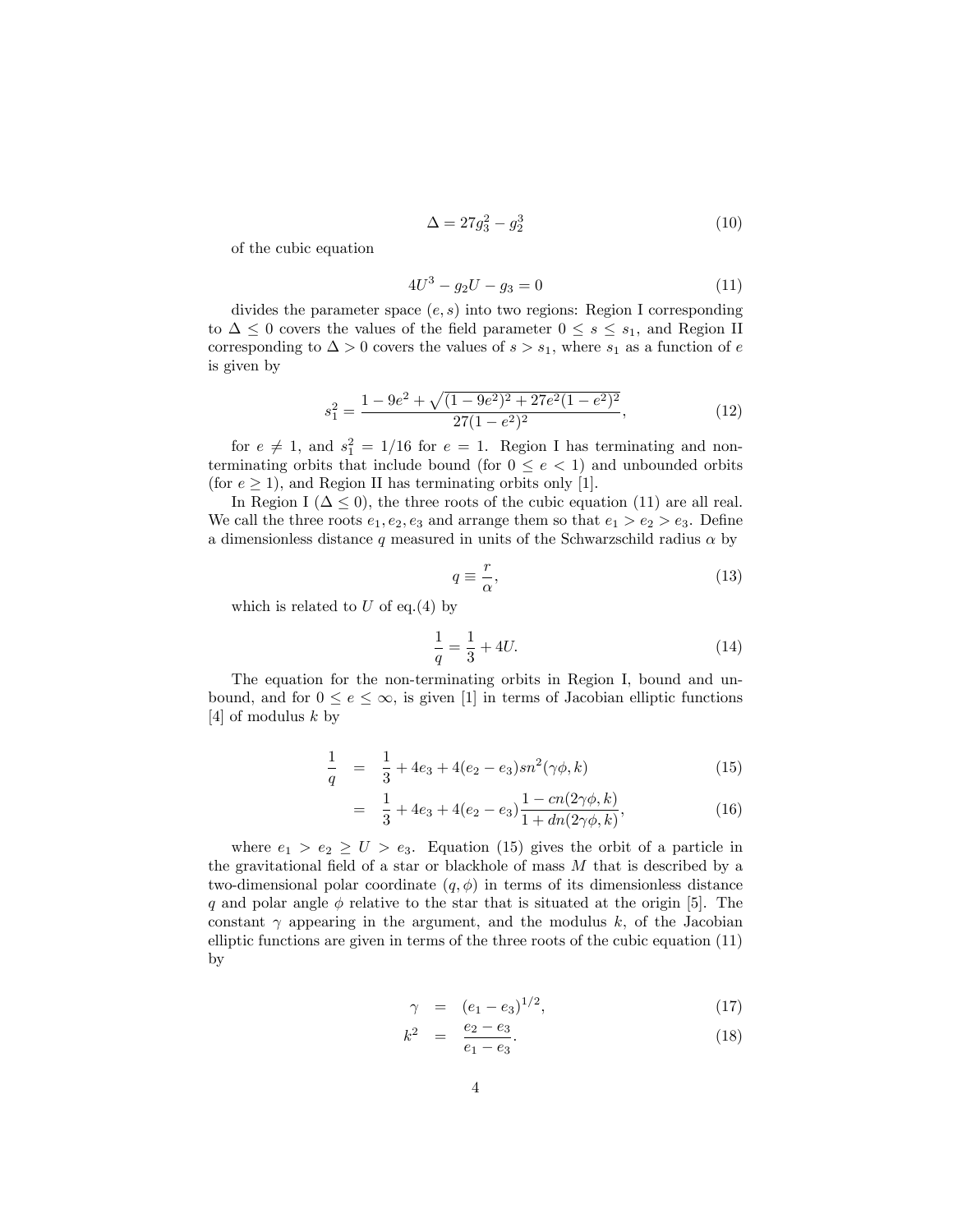where  $e_1, e_2, e_3$  are given by

$$
e_1 = 2\left(\frac{g_2}{12}\right)^{1/2} \cos\left(\frac{\theta}{3}\right),
$$
  
\n
$$
e_2 = 2\left(\frac{g_2}{12}\right)^{1/2} \cos\left(\frac{\theta}{3} + \frac{4\pi}{3}\right),
$$
  
\n
$$
e_3 = 2\left(\frac{g_2}{12}\right)^{1/2} \cos\left(\frac{\theta}{3} + \frac{2\pi}{3}\right),
$$
\n(19)

and where

$$
\cos \theta = g_3 \left(\frac{27}{g_2^3}\right)^{1/2}.
$$
 (20)

The modulus k of the elliptic functions has a range  $0 \le k^2 \le 1$ . The period of  $cn(2\gamma\phi, k)$  is  $4K(k)$ , and the period of  $dn(2\gamma\phi, k)$  and of  $sn^2(\gamma\phi, k)$  is  $2K(k)$ , where  $K(k)$  is the complete elliptic integral of the first kind [4]. For  $k = 0$ ,  $sn(x,0) = sin x, cn(x,0) = cos x, dn(x,0) = 1, and for the case of k<sup>2</sup> = 1,$  $sn(\gamma\phi, 1) = \tanh(\gamma\phi), cn(\gamma\phi, 1) = dn(\gamma\phi, 1) = \text{sec }h(\gamma\phi).$  As  $k^2$  increases from 0 to 1,  $K(k)$  increases from  $\pi/2$  to  $\infty$ .

The orbit equation (15) has been obtained with the following boundary or initial condition: For  $0 \le e \le \infty$ , the point at  $\phi = K(k)/\gamma$  has been chosen to give  $U = e_2$  or  $q = q_{\text{min}}$  (see eq.22 below). The point at  $\phi = 0$  gives  $U = e_3$  or  $q = q_{\text{max}}$  for the case  $0 \le e \le 1$  but gives no real value for U or q for the case  $e > 1$  for reasons that become clear in Section III.

The orbits given by eq.(15) for  $0 \le e < 1$ ,  $e = 1$ , and  $e > 1$  will be referred to as the elliptic-, parabolic- and hyperbolic-type orbits respectively, even though their shapes can differ greatly from the conic sections that arise in Newtonian mechanics [1]. They correspond to the cases for which  $0 \leq \kappa^2 < 1$ ,  $\kappa^2 = 1$ , and  $\kappa^2 > 1$  respectively, where  $\kappa$  is defined by eq.(1).

The properties of the elliptic-type and parabolic-type orbits are described in detail in ref.1. For the purposes of this paper, we note the expression for the precession angle

$$
\Delta \phi = \frac{2K(k)}{\gamma} - 2\pi.
$$
\n(21)

which we will need when discussing the perturbative results in Section IV. We also note the expression for the minimum distance given by

$$
\frac{1}{q_{\min}} = \frac{1}{3} + 4e_2.
$$
 (22)

which we will use to calculate the distance of closest approach for the hyperbolic-type orbits.

In the Newtonian limit,  $s \simeq 0$  and  $k^2 \simeq 0$ . The constant  $c^2(\kappa^2 - 1)$  which is  $< 0$  for a bound orbit and  $> 0$  for an unbounded orbit, can be identified with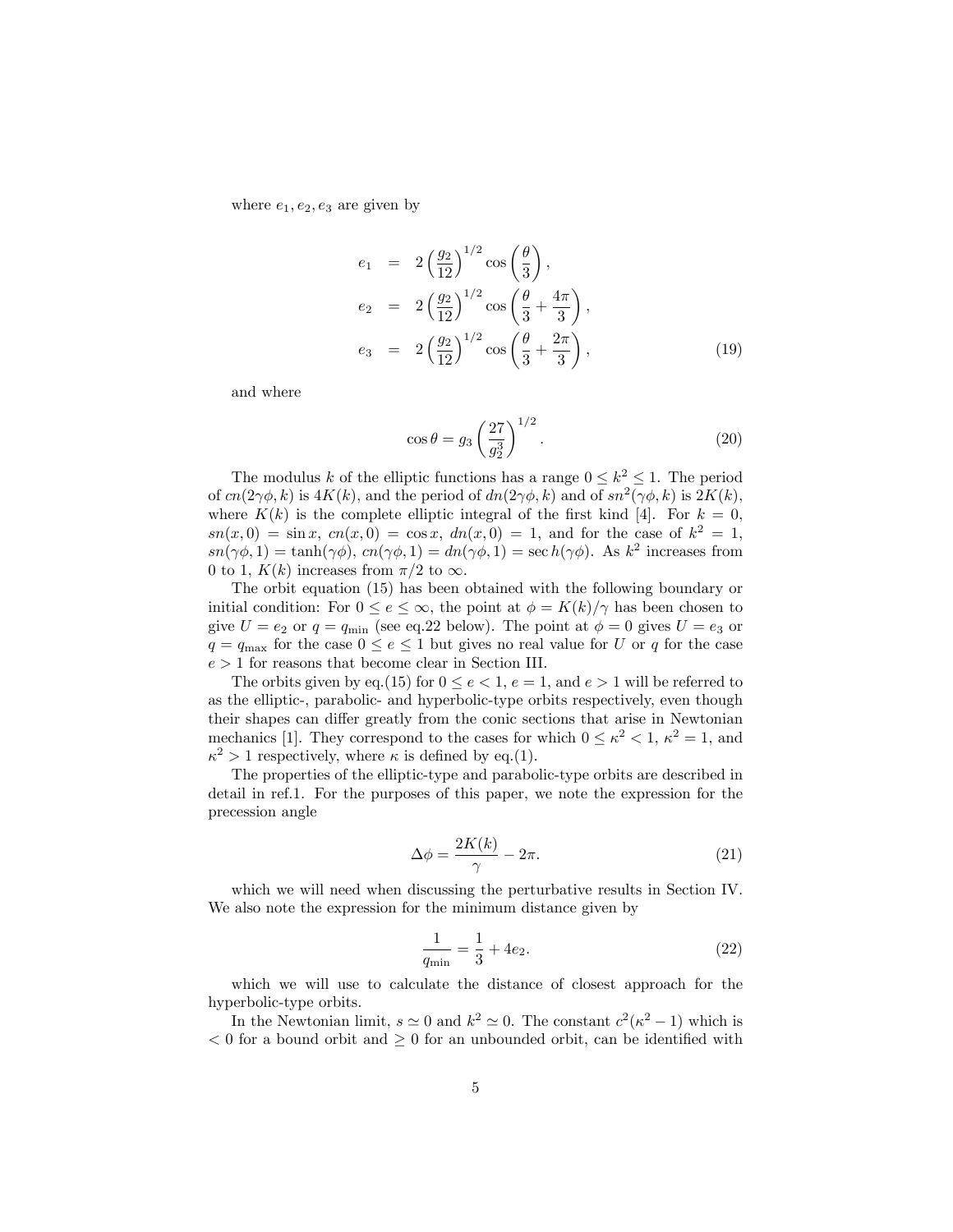$2E_0/m$  in the Newtonian limit, where  $E_0$  is the sum of the kinetic and potential energies and is  $< 0$  for a bound orbit, and is  $\geq 0$  for an unbound orbit, and m is the mass of the particle (which approaches  $m_0$ ), and that

$$
e \simeq \left[1 + \frac{2E_0 h^2}{m(GM)^2}\right]^{1/2},\tag{23}
$$

and eq.(15) reduces to an orbit equation given by

$$
\frac{1}{r} \simeq \frac{GM}{h^2} \left\{ 1 - e \left[ 1 - 2sn^2(\gamma \phi, k) \right] \right\}
$$

that represents a precessing elliptical orbit, and to the Newtonian orbit given by

$$
\frac{1}{r} \simeq \frac{GM}{h^2} (1 - e \cos \phi) \tag{24}
$$

for  $e > 0$ . The case for  $e = 0$  is special and interesting in its own right, and will be described in another paper [6].

We note that, just like the Newtonian orbit represented by eq.(24) for which the cases  $0 \le e < 1$  and  $e \ge 1$  give rise to bound (elliptic) and unbound (parabolic and hyperbolic) orbits, the single analytic expression represented by eq.  $(15)$  with the same criteria for e gives rise to precessing bound (elliptic-type) and unbound (parabolic- and hyperbolic-type) orbits, even though there is a greater variety of behavior for each type. We should also note that in general relativity a second parameter s with a range  $0 \leq s \leq s_1$ , where  $s_1$  is given by eq.(12), is needed for these three types of orbits to be realized [1]. For the case  $s > s_1$ , all orbits become terminating.

### 3 Hyperbolic-Type Orbits

We now consider the hyperbolic-type orbits given by eq.(15) when  $e > 1$ . As was shown in ref.1, the range of values of  $s$  for which these hyperbolic-type orbits exist is  $0 \leq s \leq s_1$ , where  $s_1$  is given by eq.(12), and it ranges from  $s_1 = (2/27)^{1/2} = 0.272166$  for  $e = 0$  to  $s_1 = 1/4 = 0.250000$  for  $e = 1$ , and then it decreases more quickly as e increases beyond 1 and  $s_1^2 \rightarrow (\sqrt{27}e)^{-1} \rightarrow 0$  as  $e \rightarrow \infty$  [7]. Also derived in ref.1 is a direct relationship between  $k^2$  given by eq.(18) and e and s given by eqs.(8) and (9):

$$
\frac{1 - 18s^2 + 54(1 - e^2)s^4}{(1 - 12s^2)^{3/2}} = \frac{(2 - k^2)(1 + k^2)(1 - 2k^2)}{2(1 - k^2 + k^4)^{3/2}}.
$$

We use this equation to give a plot of lines of constant  $k^2 = 0.001, 0.01, 0.1, 0.3, 0.7, 1$ as shown in Fig.1. The values of s on these constant  $k^2$  lines for the values of  $e = 1, 2, 3, ..., 10$  are given in Table I, which thus give the coordinates  $(e, s)$  of the points on the lines representing different values of  $k^2$ . These coordinate points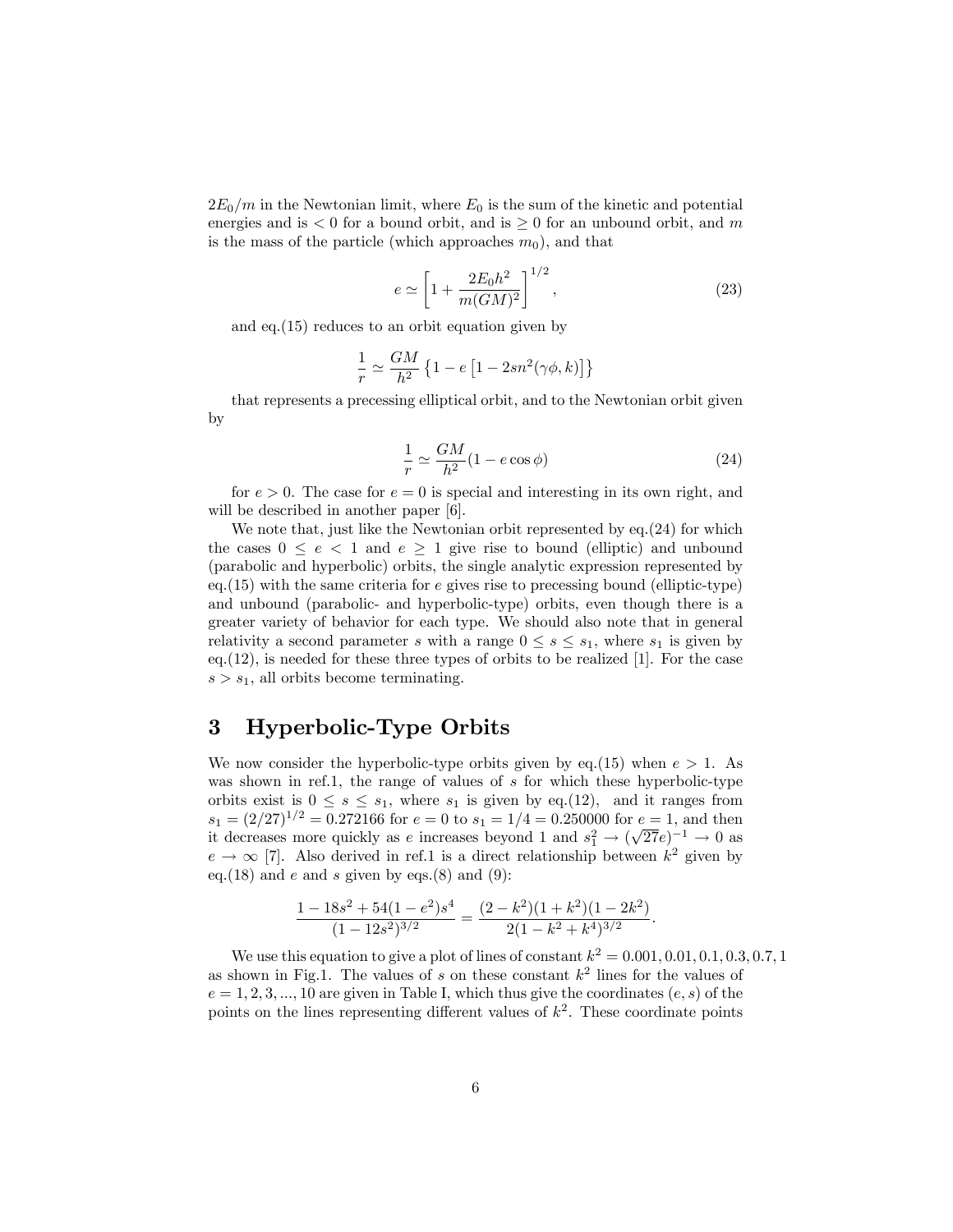$(e, s)$  from Table I are to be used with Tables II-VII which will present various characteristics of the hyperbolic-type orbits at the corresponding coordinate points.

The smallest root  $e_3$  given by eq.(19) is less than  $-1/12$  for  $e > 1$ , and from eq.(15), q becomes infinite when the polar angle  $\phi = \Psi_1$ , where  $\Psi_1$  is given by

$$
sn(\gamma \Psi_1, k) = \sqrt{-\frac{\frac{1}{3} + 4e_3}{4(e_2 - e_3)}},
$$
\n(25)

or

$$
\Psi_1 = \gamma^{-1} s n^{-1} \left( \sqrt{-\frac{\frac{1}{3} + 4e_3}{4(e_2 - e_3)}}, k \right),
$$

and where  $\gamma$  and k are defined by eqs.(16) and (17). As  $\phi$  increases from  $\Psi_1$ ,

$$
\Psi_2 \equiv \frac{2K(k)}{\gamma} - \Psi_1 \tag{26}
$$

is the next value of  $\phi$  for q to become infinite. Thus eq.(15) gives the hyperbolic-type orbit for

$$
\Psi_1 \le \phi \le \Psi_2 \tag{27}
$$

in Region I. The orbit given by eq.(15) describes a particle coming from infinity along an incoming asymptote at an angle  $\Psi_1$  to the horizontal axis, turning counter-clockwise about the star to its right on the horizontal axis, and leaving along an outgoing asymptote at an angle  $\Psi_2$ . The minimum distance  $q_{\min}$  of the particle from the star or blackhole is given from eq.(15) when the particle is at a polar angle  $\phi = K(k)/\gamma$ , where  $dr/d\phi = 0$  at  $q = q_{\text{min}}$  given by eq.(22). A straight line through the origin  $O$  (where the star or blackhole is located) that makes an angle

$$
\chi = \frac{K(k)}{\gamma} \tag{28}
$$

with the horizontal axis is the symmetry axis of the hyperbolic-type orbit. We note that the particle intersects the horizontal axis at a distance  $q_h$  from the star or blackhole which can be obtained from eq.(15) by setting the polar angle  $\phi = \pi$  and that  $q_h$  is not equal to  $q_{min}$  generally, except in the Newtonian limit.

We next find where the two asymptotes intersect the horizontal axis. Let  $E = mc^2 = m_0 c^2 / \sqrt{1 - v_{\infty}^2/c^2}$  be the total energy of the particle of rest mass  $m_0$ initially very far away from the star or blackhole where  $v_{\infty}$  is the initial velocity of the particle, and let  $b$  be the impact parameter, i.e. the perpendicular distance from the origin (where the star or blackhole is located) to the asymptote. We can express  $h = mv_{\infty}b/m_0$ , the angular momentum of the particle per unit rest mass of the particle as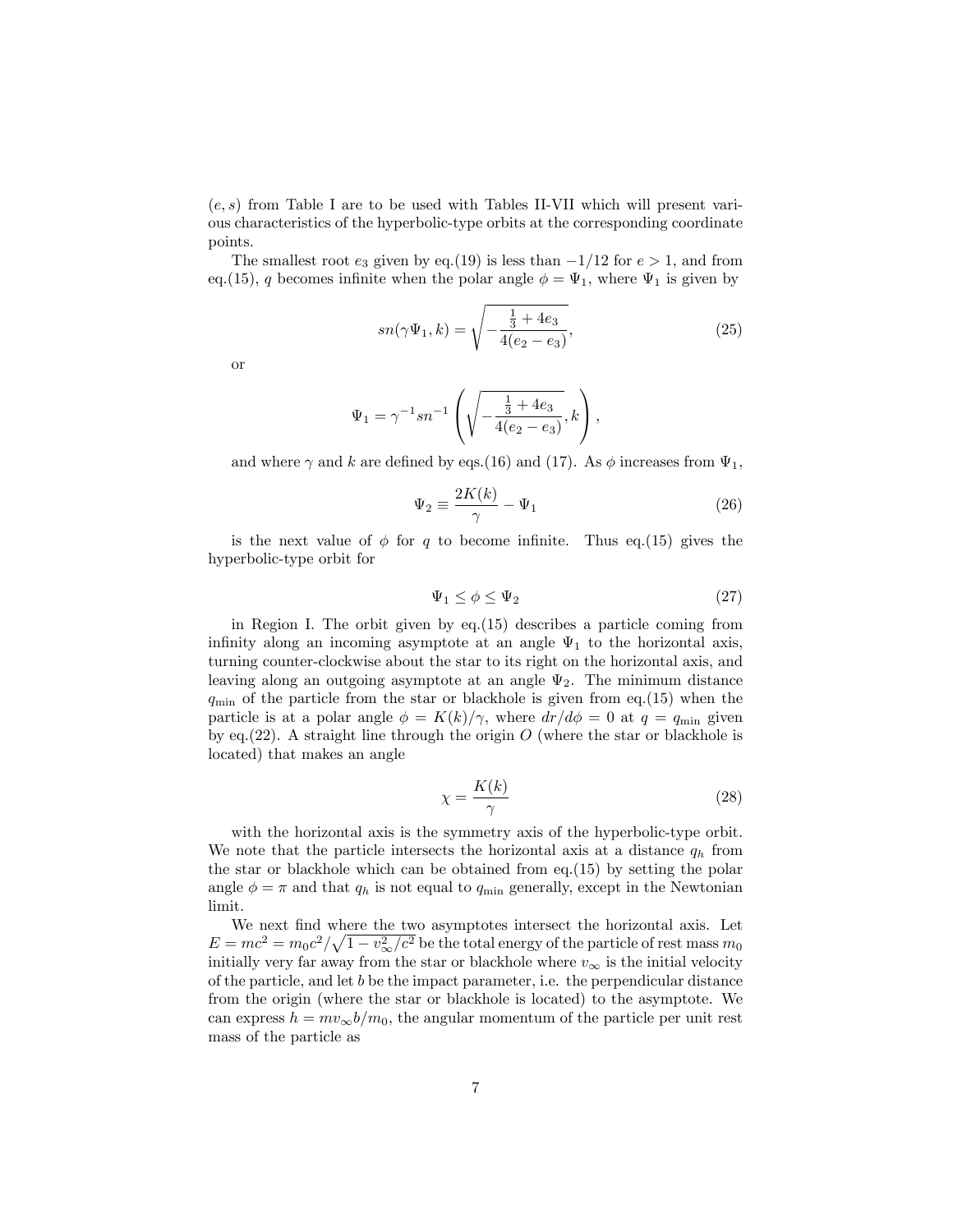$$
h = \frac{v_{\infty}b}{\sqrt{1 - v_{\infty}^2/c^2}}.\tag{29}
$$

Denoting  $\beta \equiv v_{\infty}/c$ , and from eqs.(29) and (9), the dimensionless impact parameter  $b/\alpha$ , where  $\alpha$  is the Schwarzschild radius given by eq.(3), can be expressed as

$$
\frac{b}{\alpha} = \frac{\sqrt{1 - \beta^2}}{2s\beta}.
$$
\n(30)

From eqs.(8), (1), and (9), the energy parameter  $e$  can be expressed as

$$
e = \sqrt{1 + \frac{1}{s^2} \frac{\beta^2}{1 - \beta^2}}.
$$
\n(31)

From eq.(31), we can write

$$
e^{2} - 1 = \frac{1}{s^{2}} \frac{\beta^{2}}{1 - \beta^{2}}.
$$
 (32)

Equation  $(32)$  can be used with eq. $(30)$  to show

$$
\frac{b}{\alpha} = \frac{1}{2s^2\sqrt{e^2 - 1}}.\tag{33}
$$

Since the asymptotes make an angle  $\Psi_1$  and  $\Psi_2$  respectively with the horizontal axis, their intersection points on the horizontal axis are at a distance  $r_{a1}$ and  $r_{a2}$ , or at a dimensionless distance  $q_{a1} \equiv r_{a1}/\alpha$  and  $q_{a2} = r_{a2}/\alpha$  respectively from the origin that are given by

$$
q_{ai} = \left| \frac{b}{\alpha} \frac{1}{\sin \Psi_i} \right|, i = 1, 2,
$$

where  $\Psi_1$  and  $\Psi_2$  are given by eqs.(25) and (26). The x coordinates of the points where the two asymptotes intersect the horizontal axis relative to the origin are given by

$$
x_{a1} = -\frac{1}{2s^2\sqrt{e^2 - 1}} \frac{1}{\sin \Psi_1},
$$
  
\n
$$
x_{a2} = \frac{1}{2s^2\sqrt{e^2 - 1}} \frac{1}{\sin \Psi_2}.
$$
\n(34)

A negative (positive) sign for the  $x_{ai}$  means that the corresponding asymptote intersects the horizontal axis to the left (right) of the origin.

The symmetry axis of the hyperbolic-type orbit, which is a straight line through the origin that makes an angle  $\chi$  with the horizontal axis given by eq.(28), passes through the point where the hyperbolic-type orbit is at a minimum distance from the origin, and it also passes through the intersection point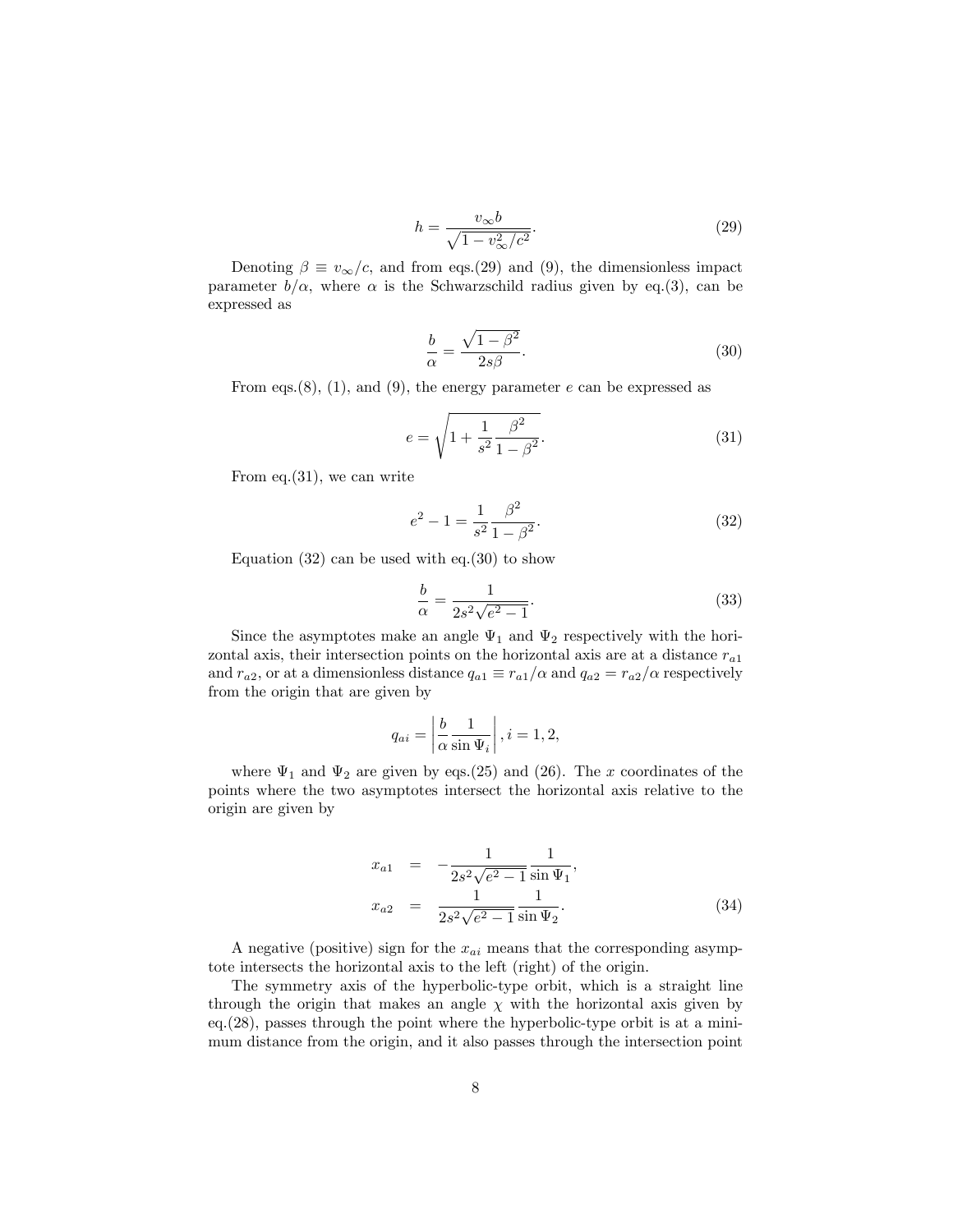of the two asymptotes. This symmetry axis coincides with the horizontal axis in the Newtonian limit. When Cartesian coordinates are used to describe a Newtonian hyperbolic orbit, the point of intersection of the symmetry axis of the hyperbola with the two asymptotes is usually taken to be the origin of the coordinate system, in contrast to the point which is taken to be the origin of the polar coordinate system that we use. We give a brief discussion in Appendix A on how the general relativistic hyperbolic-type orbit and its various characteristic parameters reduce to their Newtonian limits.

Generally for  $0 \leq k^2 \leq 1$ , the incoming asymptote angle  $\Psi_1$  can range from 0 to 90 $^{\circ}$ , but the outgoing asymptote angle  $\Psi_2$  given by eq.(26) can range from  $2\pi - \Psi_1$  to  $\infty$ , because  $\pi/2 \le K(k) \le \infty$  (for  $0 \le k^2 \le 1$ ),  $1/2\sqrt{2} = 0.353553 \le k^2$  $\gamma \leq 1/2$  (for  $0 \leq s \leq s_1$ , and  $1 \leq e \leq \infty$ ), and thus the particle coming along the incoming asymptote can go around the star or blackhole many times as its polar angle  $\phi$  increases from  $\Psi_1$  to  $\Psi_2$  before going off to infinity along the outgoing asymptote. We have seen a similar behavior for a parabolic-type orbit [1] for which a particle coming from infinity at a polar angle  $\phi = 0$  can go around the star or blackhole many times, before going off to infinity at a polar angle  $\phi = 2K(k)/\gamma$ .

For the special case of  $k^2 = 1$  (where  $s = s_1$ ) which is the boundary between Regions I and II, we find

$$
e_1 = e_2 = \sqrt{\frac{g_2}{12}}, e_3 = -\sqrt{\frac{g_2}{3}},
$$
\n(35)

where  $g_2 = 1/12 - s_1^2$  and  $s_1^2$  is given by eq.(12), and the orbit equation becomes

$$
\frac{1}{q} = \frac{1}{3} + 2\sqrt{\frac{g_2}{3}} \frac{1 - 5\sec h(2\gamma\phi)}{1 + \sec h(2\gamma\phi)},
$$
\n(36)

where  $\gamma = (3g_2/4)^{1/4}$ . The asymptote angle  $\Psi_1$  is given by

$$
\tanh^2(\gamma \Psi_1) = \frac{2}{3} - \frac{1}{18} \sqrt{\frac{3}{g_2}}.
$$
 (37)

From  $g_2$  given by eq.(7) and the values of  $s_1^2$  given at the beginning of Section III, we find that for  $k^2 = 1$ ,  $\Psi_1$  can range from 0 for  $e = 1$  (parabolic-type orbit) to  $2 \tanh^{-1}(1/\sqrt{3}) = 1.31696 = 75.456^{\circ}$  for  $e = \infty$ . Because  $K(1) = \infty$ , the orbit equation given by eq.(15) describes the trajectory of a particle that comes from infinity at an angle  $\Psi_1$  to the horizontal axis and goes around the blackhole located at the origin counter-clockwise as  $\phi$  increases, and finally circles around the blackhole with a radius that approaches  $q_{\min}$  given by eq.(22). It is what we called an asymptotic hyperbolic orbit [1].

Thus the major characteristics of a hyperbolic-type orbit are described by the following set of parameters: its minimum distance  $q_{\min}$  from the origin (where the star or blackhole is located) given by eq.(22), its two asymptote angles  $\Psi_1$ and  $\Psi_2$  relative to the horizontal axis given by eqs.(25) and (26), the intercepts  $x_{a1}$  and  $x_{a2}$  of these two asymptotes on the horizontal axis given by eq.(34),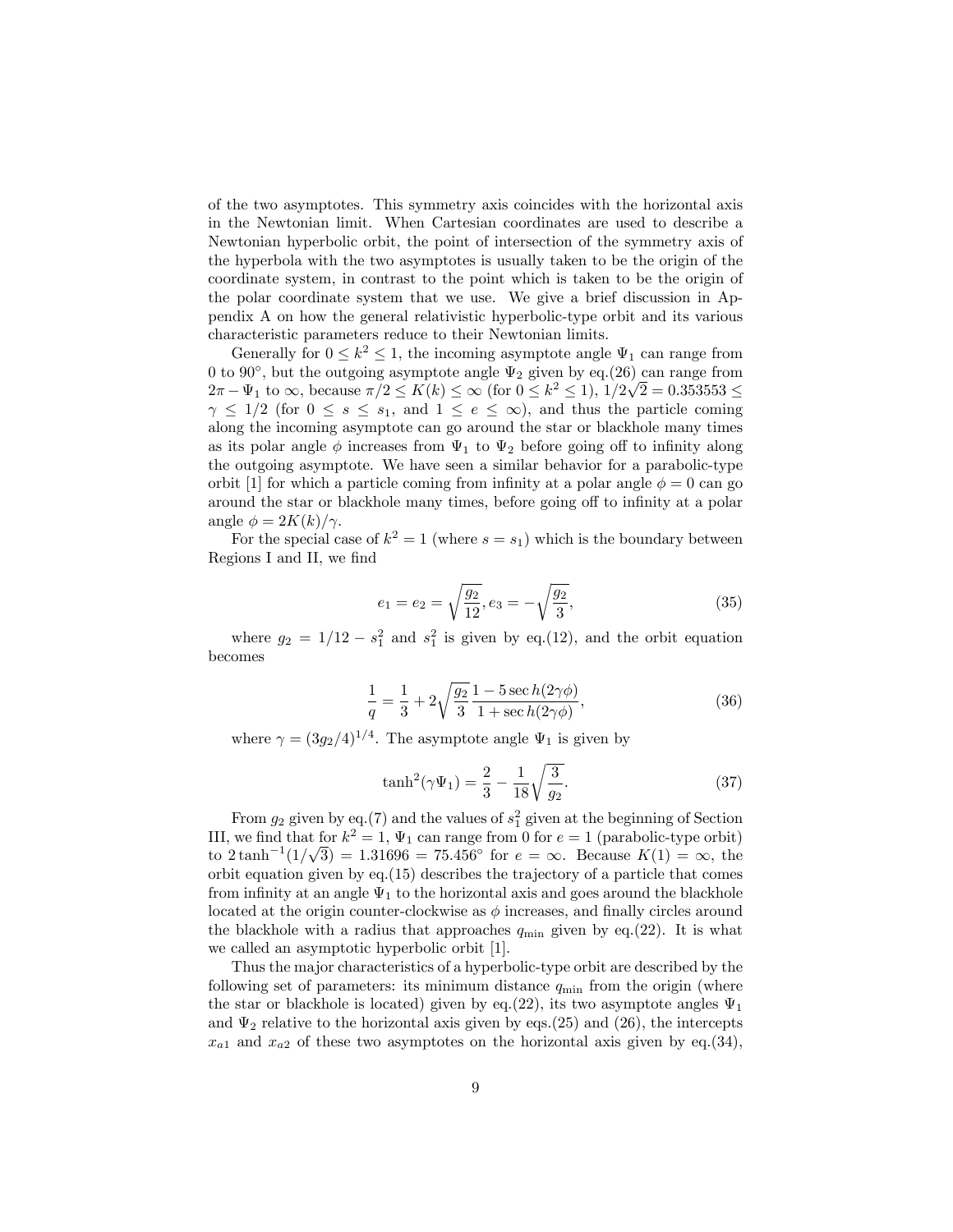and its symmetry axis given by a straight line through the origin at an angle  $\chi$ to the horizontal axis given by eq.(28). An asymptotic hyperbolic orbit having  $k^2 = 1$  given by eq.(36) is described by one asymptote with the asymptote angle  $\Psi_1$  given by eq.(37) that makes an intercept  $x_{a1}$  on the horizontal axis given by eq.(34), and also by the radius of the spiraling circle around the blackhole that approaches  $q_{\min}$  given by eq.(22) with  $e_2$  given by eq.(35). The values of these characterizing parameters are presented in Tables II-VII for various values of e from 1 to 10 and for various values of  $k^2$  from 0 to 1. These tables should be used in conjunction with Table I that give the coordinates  $(e, s)$  of the corresponding points. Note that the dimensionless distances  $q_{\min}$ ,  $x_{a1}$  and  $x_{a2}$  are in units of the Schwarzschild radius  $\alpha$  which depends on the mass M of the star or blackhole corresponding to that particular coordinate point, and thus one should not compare these quantities at two different coordinate points just by their absolute values alone.

The Newtonian limit corresponds to the case of very small  $s$  ( $k^2 \simeq 0$ ) for which  $sn(u, k) \simeq \sin u$ ,  $\gamma \simeq 1/2$ ,  $K(k) \simeq \pi/2$ . The orbit equation (15) applies to the elliptic orbit for which  $E_0 < 0, 0 \le e < 1$ , the parabolic orbit for which  $E_0 = 0, e = 1$ , and the hyperbolic orbit for which  $E_0 > 0, e > 1$ . For the hyperbolic orbit, it follows from eqs.(25) that the equation for  $\Psi_1$  becomes

$$
\sin^2 \frac{\Psi_1}{2} = \frac{1}{2} - \frac{1}{2e},\tag{38}
$$

from which, denoting the angle  $\Psi_1$  by  $\phi_0$  in the Newtonian limit, we find

$$
\phi_0 = \cos^{-1}\left(\frac{1}{e}\right),\tag{39}
$$

in agreement with the well-known result from classical mechanics. The incoming asymptote makes an angle  $\Psi_1 = \phi_0$ , and the outgoing asymptote makes an angle  $\Psi_2 = 2\pi - \phi_0$ , with the horizontal axis, and the two asymptotes are symmetrical about the horizontal axis. The polar angle  $\phi$  of the particle executing a Newtonian hyperbolic orbit is restricted to the range  $\cos^{-1}(1/e) \leq \phi \leq 2\pi - \cos^{-1}(1/e)$  with  $e > 1$ . The minimum distance  $r_{\min}$  of the particle from the star is given by

$$
r_{\min} = \frac{h^2}{GM(1+e)},\tag{40}
$$

and it occurs at the polar angle  $\phi = \pi$ . The angle  $\phi_0$  ranges from 0 for  $e = 1$ to  $\pi/2$  for  $e \to \infty$ .

The case for  $k^2 = 1/2$  is also somewhat special in that it allows some characteristics of the orbit to be expressed more explicitly and simply. We give a brief discussion of  $k^2 = 1/2$  in Appendix B.

To see the varied behavior of the hyperbolic-type orbit, we consider a given value of  $e$  (> 1) and consider the orbits for increasing values of s (and  $k^2$ ) that starts from  $s \simeq 0$  (and  $k^2 \simeq 0$ ) to  $s = s_1$  (for which  $k^2 = 1$ ). The orbit for  $s \simeq 0$  (and  $k^2 \simeq 0$ ) is the Newtonian hyperbolic orbit with the asymptote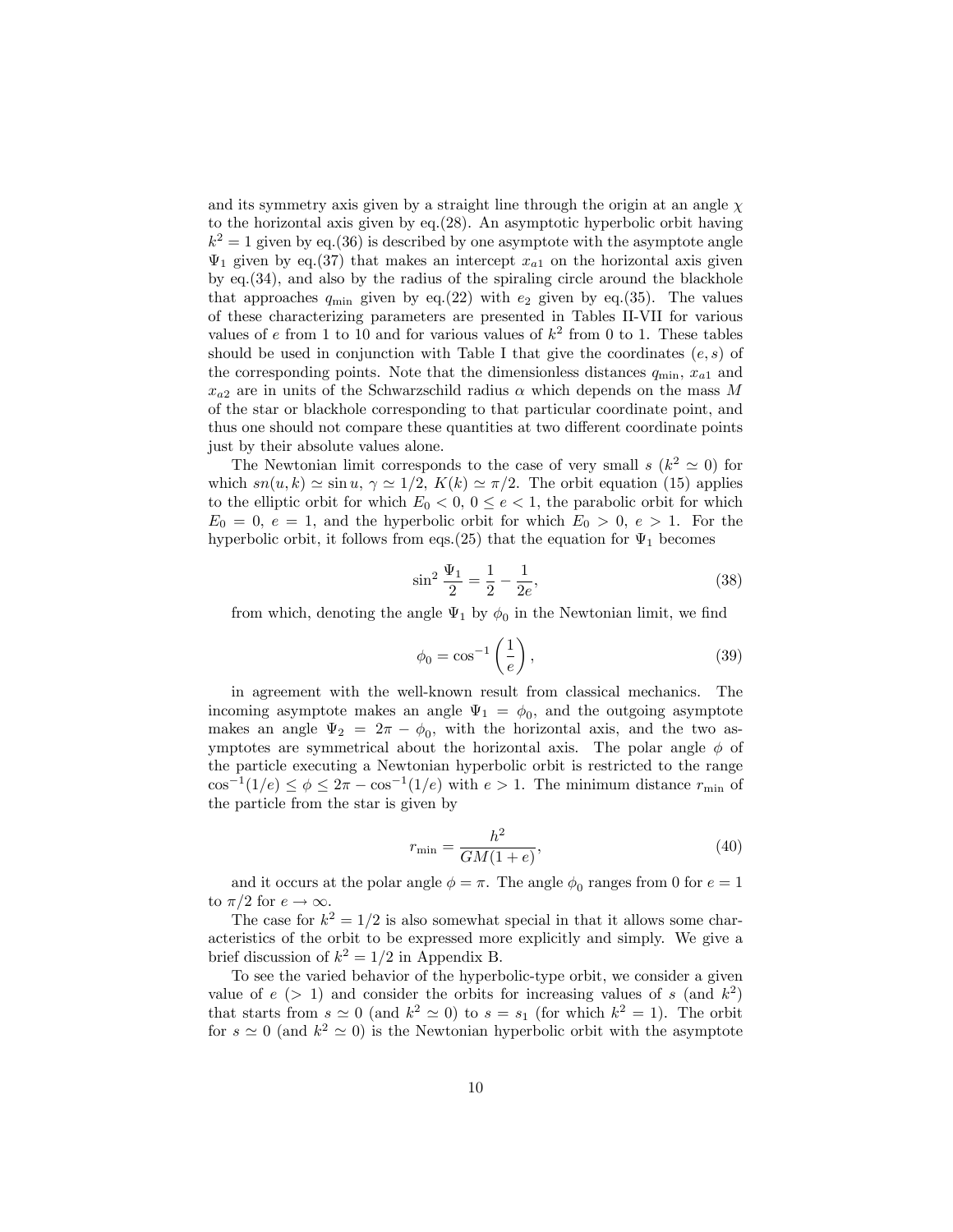angles  $\Psi_1 \simeq \phi_0$ , and  $\Psi_2 = 2\pi - \phi_0$ , giving the total deflection angle  $\Theta \simeq 2\phi_0$ . As s increases,  $k^2$  increases and  $K(k)$  increases, and at some value of s (and  $(k<sup>2</sup>)$ , the outgoing asymptote becomes anti-parallel to the incoming asymptote. Beyond that value of s, the outgoing asymptote will start crossing the incoming asymptote as it goes to infinity, and as s increases further, the particle can go around the star or blackhole an increasing number of times before it goes to infinity along the outgoing asymptote. Thus for the values of  $s$  between  $0$ and  $s_1$  for a given e, the particle can circle around the star or blackhole many times before going off to infinity, and there are infinitely many orbits for which the outgoing asymptotes can become parallel or anti-parallel to the incoming asymptotes. As s becomes equal to  $s_1$ , the particle comes along the incoming asymptote and circles around the star with its radius approaching  $q_{\min}$  given by eq.(22). In Figs.2-5, we present examples of these hyperbolic-type orbits, for a given value of  $e = 2$ , from a very small value of s (for which  $k^2 \simeq 0$ ) (Fig.2) coresponding to an orbit that is close to a Newtonian hyperbolic orbit, to  $s = s_1 = 0.221035$  (for which  $k^2 = 1$ ) (Fig.5) corresponding to the asymptotic hyperbolic-type orbit. In Fig.2, the orbit is for  $k^2 = 0.001$ ,  $s = 0.0111767$ , and it can be checked from Tables II-IV that the symmetry axis makes an angle 180:07 with and thus almost coincides with the horizontal axis, and that the two asymptotes (dashed lines) make an angle  $\Psi_1 = 59.994^{\circ}$  and  $\Psi_2 = 300.14^{\circ}$  with the horizontal axis, i.e. close to  $\phi_0 = 60^{\circ}$  (=  $\cos^{-1}(1/2)$ ) and 300° (= 360° -  $\phi_0$ ) respectively for the corresponding asymptote angles for Newtonian hyperbolic orbit, and that the three axes are concurrent at an intersection point close to the horizontal axis. Tables VI and VII give the x-intercept of the first (incoming) asymptote to be  $x_{a1} = -2668.6$  and that of the second (outgoing) asymptote to be  $x_{a2} = -2672.2$ , and Table V gives the minimum distance of the hyperbolictype orbit from the origin to be  $q_{\min} = 1333.5$  (all in units of Schwarzschild radii), while the corresponding Newtonian hyperbola for the same values of  $e$ and s would give values of  $q_{\min} = 1334.2$  and  $x_{a1} = x_{a2} = -2668.4$  (from the formulas given in Appendix A). The orbit in Fig.3 for  $k^2 = 0.3$  differs more from the Newtonian hyperbolic orbit, and the concurrent point of the two asymptotes and the symmetry axis (dashed lines) is away from the horizontal axis. The orbit in Fig.4 for  $k^2 = 0.7$  shows that the trajectory intersects itself. The two asymptotes and the symmetry axis are always concurrent except for the parallel and anti-parallel case discussed above. The intercept of the outgoing asymptote is a positive value  $(x_{a2} = 8.3133 \text{ from Table VII})$  here. Fig.5 shows an asymptotic hyperbolic-type orbit for which the particle comes from infinity at an angle of  $58.04^{\circ}$  to the horizontal axis and circles the star or blackhole counter-clockwise with a radius that approaches  $q_{\min} = 1.8257$ .

We note that as  $e$  increases, the range of  $s$  in Region I which gives these hyperbolic-type orbits between 0 and  $s_1$  becomes smaller and smaller. However, as s increases from 0 to  $s_1$  for a fixed value of e, the squared modulus  $k^2$  of the elliptic functions that describe the orbit still changes from 0 to 1, and the corresponding orbit still undergoes changes similar to the sequence given in Fig.2-5 for  $e = 2$ .

One is often tempted to compare these hyperbolic-type trajectories of a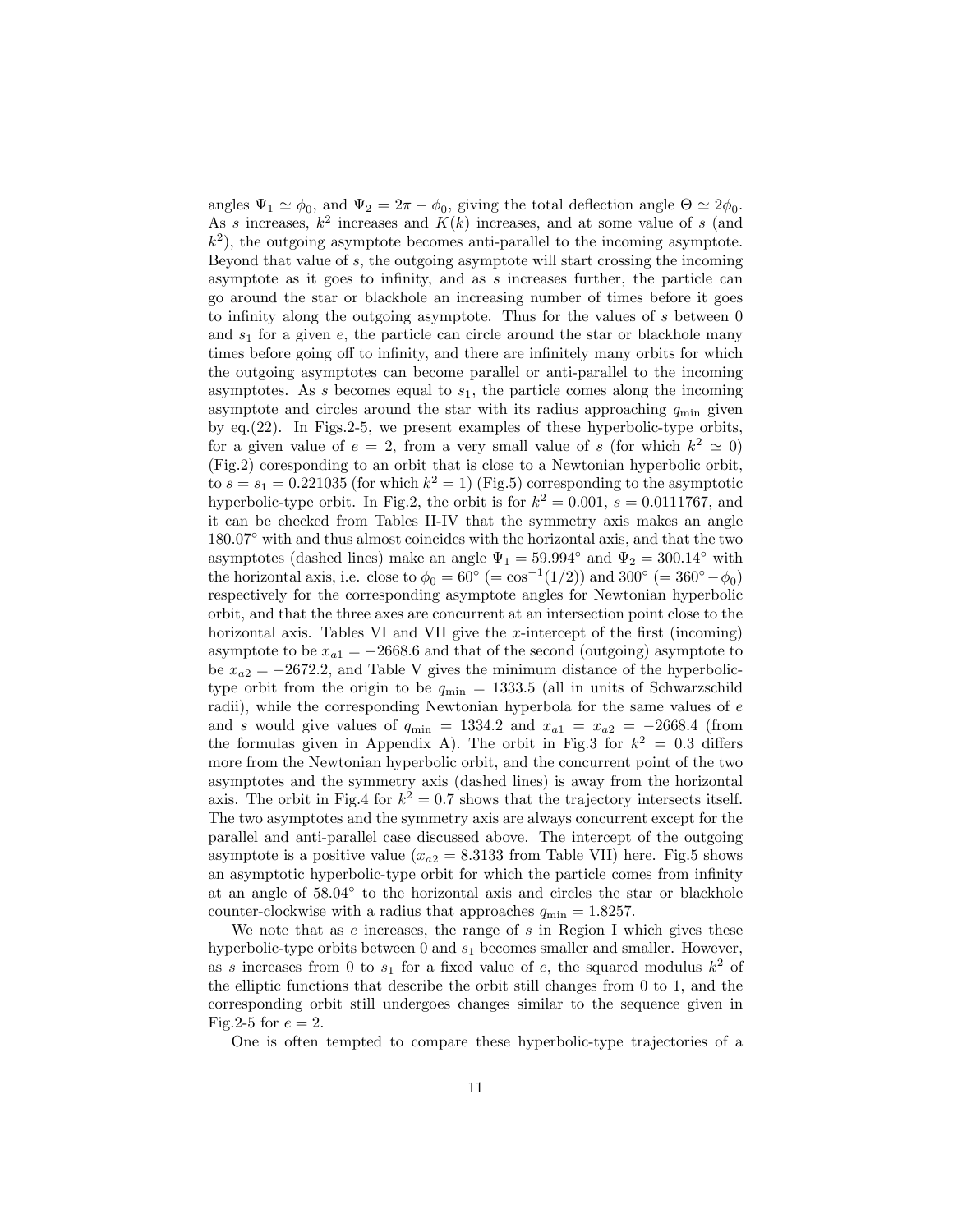nonzero mass particle with the trajectories of light in the gravitational field. Exact expressions for the trajectories of light in the Schwarzschild metric have been presented in ref.1. We should note that while the trajectories of light can be characterized by a single parameter which can be taken to be the distance of closest approach between the light path and the center of the star or blackhole, the trajectories of a particle with a nonzero mass are characterized by two parameters  $e$  and  $s$ , i.e. different sets of  $(e, s)$  corresponding to different hyperbolic-type trajectories can have the same  $q_{\min}$ , the distance of closest approach of the particle from the star or blackhole. We can discuss and compare the small deviations due to general relativity for light from its straight line path, and for a nonzero mass particle from its Newtonian hyperbolic path. We shall make such comparisons in the following section.

## 4 Small Deviations from Newtonian Hyperbolic Orbit

For the case of very small  $k^2$  and s when the general relativistic hyperbolic-type orbit deviates only slightly from the Newtonian hyperbolic orbit, besides comparing the angle  $\Psi_1$  with  $\phi_0$ , there are other angles of interest for comparison and we show them in Fig.6 where the thick solid curve represents the general relativistic hyperbolic-type orbit and the thick dashed curve represents the corresponding Newtonian hyperbolic orbit. Besides  $\Psi_1$  and  $\Psi_2$  given by eqs.(25) and (26) and  $\phi_0$  given by eq.(39), an angle that is complementary to  $\Psi_1$  is

$$
\Psi_1' \equiv 2\pi - \Psi_2 = 2\pi - \left(\frac{2K(k)}{\gamma} - \Psi_1\right). \tag{41}
$$

The other useful angles are defined by

$$
\delta \equiv \phi_0 - \Psi_1,\tag{42}
$$

$$
\delta' \equiv \phi_0 - \Psi'_1 = \delta + \frac{2K(k)}{\gamma} - 2\pi,\tag{43}
$$

$$
\Theta_{GR} \equiv \Psi_1 + \Psi'_1, \tag{44}
$$

$$
\Theta_{Newton} \equiv 2\phi_0,\tag{45}
$$

and

$$
\begin{array}{rcl}\n\Delta \phi & \equiv & \Theta_{Newton} - \Theta_{GR} = \delta + \delta' \\
& = & \frac{2K(k)}{\gamma} - 2\pi + 2\phi_0 - 2\Psi_1,\n\end{array} \tag{46}
$$

where the subscript *Newton* for the Newtonian limit has been used in contrast to the general relativistic case with the subscript GR. The Newtonian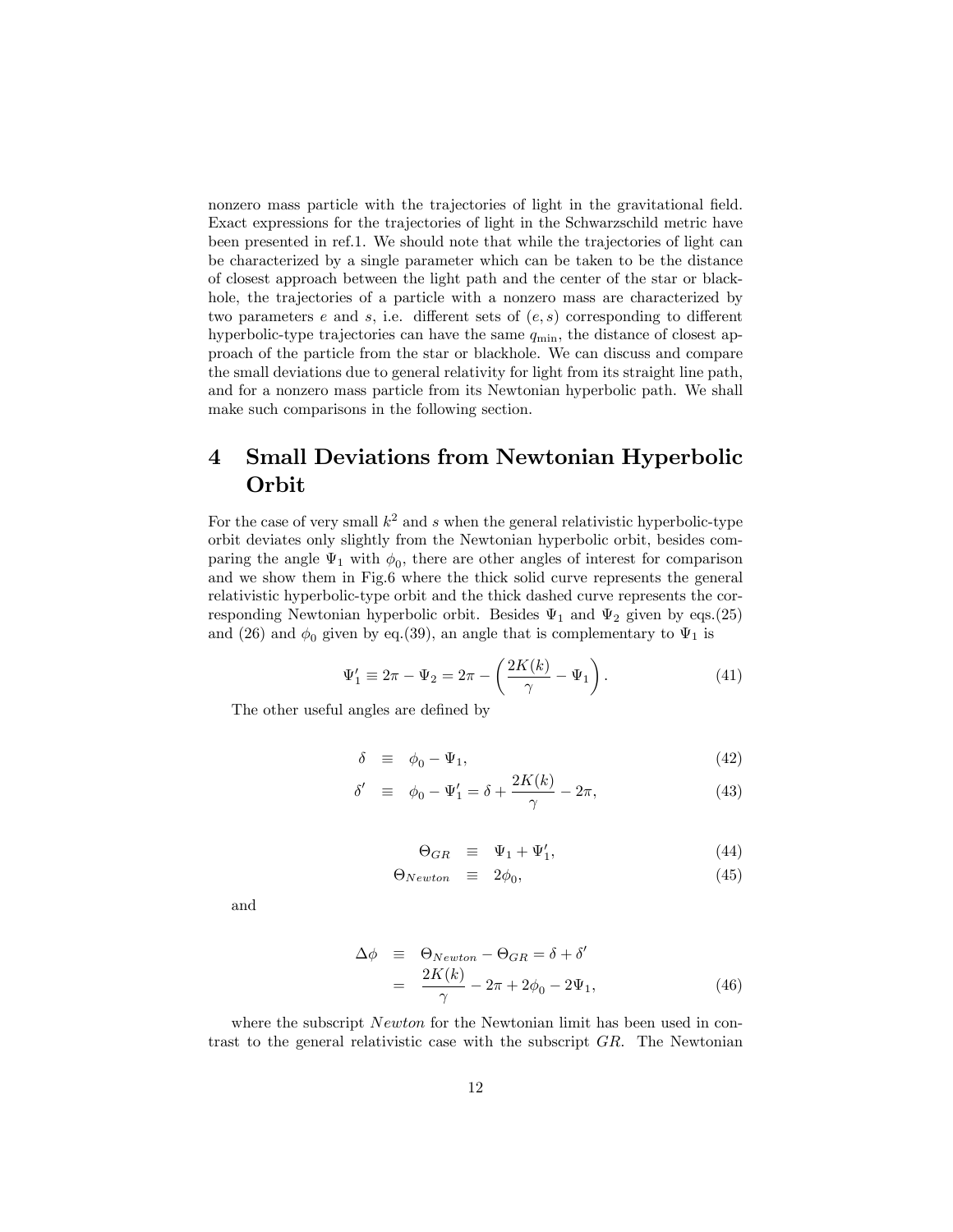hyperbolic orbit is symmetric about the horizontal axis but the general relativistic hyperbolic-type orbit is generally not symmetric about the horizontal axis, but is symmetric about a line making an angle  $K(k)/\gamma$  with the horizontal axis, and hence there are differences between  $\delta$  and  $\delta'$  and between  $\Psi_1$  and  $\Psi'_1$ . We shall now derive the approximate expressions for the above angles.

While the special case of  $k^2 = 0$  (which implies  $s = 0$  and  $q = \infty$ ), is not interesting because it is the limiting case of a particle in a zero gravitational field, the case of  $k^2 \simeq 0$  and  $s \simeq 0$  for which q is large but finite, is very important because it covers the situation in which there are small deviations from Newtonian mechanics due to general relativity. We now consider the small deviations from the Newtonian hyperbolic orbit.

We begin by expanding  $\cos \theta$  of eq.(20) in power series in s, using  $g_2$  and  $g_3$ given by  $eq.(7)$ , and find

$$
\cos \theta = 1 - 2 \cdot 3^3 e^2 s^4 - 2^2 \cdot 3^3 (1 + 9e^2) s^6 + \dots \tag{47}
$$

from which we find

$$
\theta = 2\sqrt{27}es^2[1 + (9 + e^{-2})s^2 + ..].
$$
\n(48)

From eq.  $(19)$ , we then find  $[8]$ 

$$
e_1 = \frac{1}{6} - s^2 - (e^2 + 3)s^4 + \dots
$$
  
\n
$$
e_2 = -\frac{1}{12} + \frac{1}{2}(e+1)s^2 + \frac{(e+1)^3}{2e}s^4 + \dots
$$
  
\n
$$
e_3 = -\frac{1}{12} - \frac{1}{2}(e-1)s^2 + \frac{(e-1)^3}{2e}s^4 + \dots
$$
 (49)

From eq.(49), the right hand side of eq.(25) can be approximated by

$$
\sqrt{-\frac{\frac{1}{3} + 4e_3}{4(e_2 - e_3)}} = \sqrt{\frac{e - 1}{2e}} \left\{ 1 - \frac{(e + 1)(e^2 + 1)}{2e^2} s^2 + \dots \right\}.
$$
 (50)

We notice that both expansions of the numerator and denominator on the left-hand side of eq.(50) start with terms in  $s^2$ , and hence we need  $e_2$  and  $e_3$ expanded to the powers of  $s<sup>4</sup>$  from eq.(19) in order to get the right-hand side of eq.(50) to be correctly expanded to the power of  $s^2$ . This requires  $\theta$  to be expanded to the power of  $s^4$ , and to obtain the coefficient of  $s^4$  in the expansion of  $\theta$ , we equate  $\cos \theta = 1 - \theta^2/2 + ...$  and find that we require an expansion of  $\cos \theta$  to the power of  $s^6$  that is presented in eq.(47).

To approximate the left hand side of eq.(25), we use the Fourier expansion of the Jacobian elliptic function  $sn(u, k)$  given by [4]

$$
sn(u,k) = \frac{2\pi}{kK(k)} \left\{ \frac{q^{1/2}}{1-q} \sin \frac{\pi u}{2K(k)} + \frac{q^{3/2}}{1-q^3} \sin \frac{3\pi u}{2K(k)} + \ldots \right\},
$$
(51)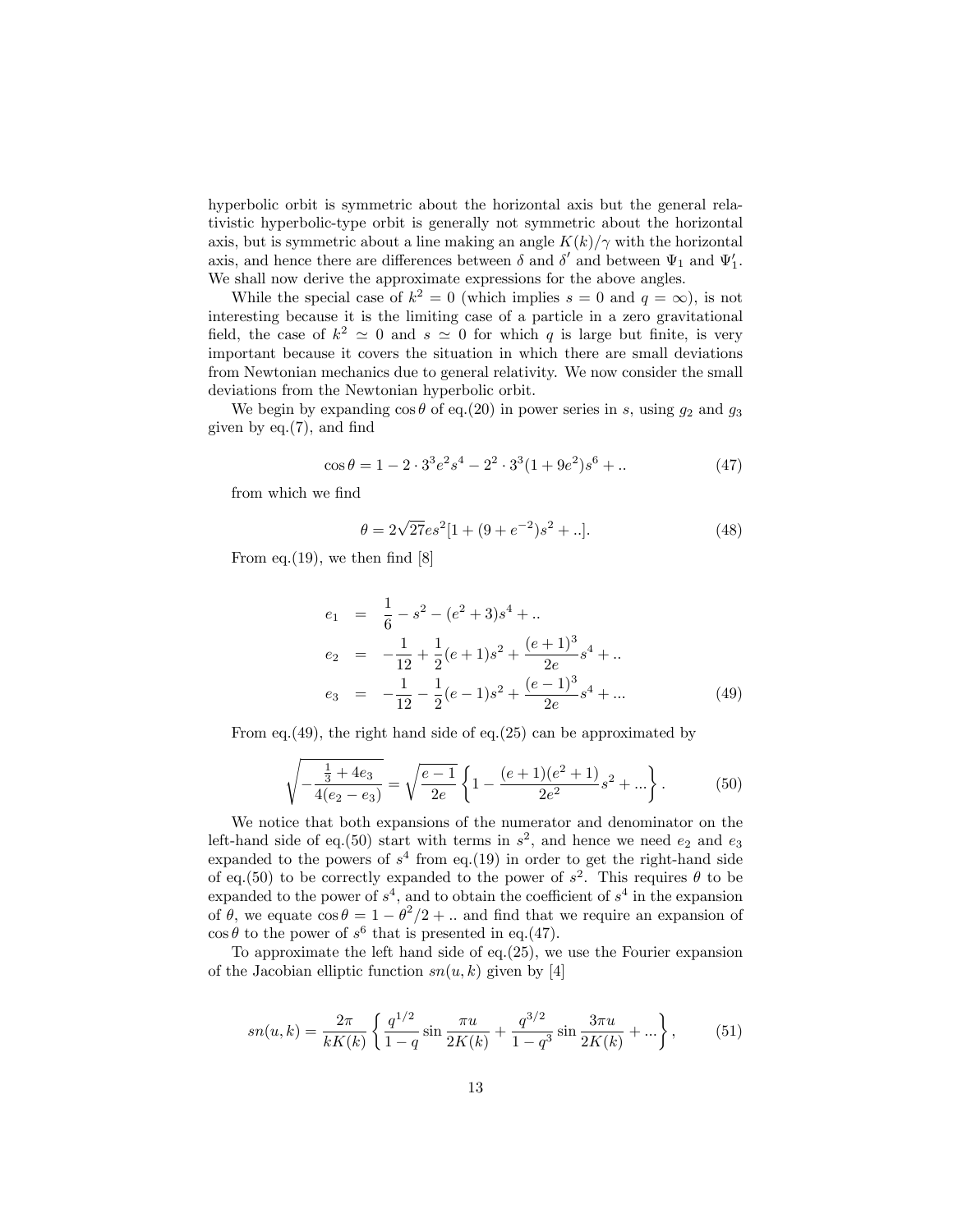where

$$
q = \frac{k^2}{16} \left[ 1 + 8\left(\frac{k}{4}\right)^2 + \dots \right].
$$
 (52)

From eqs.(16), (17) and (49),  $k^2$  and  $\gamma$  are given by

$$
k^{2} = 4es^{2} \left( 1 + \frac{1 + 9e^{2} - 2e^{3}}{e^{2}}s^{2} + .. \right), \qquad (53)
$$

$$
\gamma = \frac{1}{2} [1 - (3 - e)s^2 + ..], \tag{54}
$$

and from [4]

$$
K(k) = \frac{\pi}{2} \left( 1 + \frac{k^2}{4} + \dots \right)
$$
 (55)

and eq. $(17)$ , we find

$$
K(k) = \frac{\pi}{2}(1 + es^2 + ..), \tag{56}
$$

$$
\frac{2K(k)}{\gamma} = 2\pi (1 + 3s^2 + \ldots). \tag{57}
$$

Using eqs.(51) to (57), and writing  $\Psi_1 = \phi_0 - \delta$  as in eq.(25), where  $\delta$  is small, the left hand side of eq.(25) can be approximated, to the order of  $\delta$  and  $s^2$ , by

$$
sn(\Psi_1, k) = \sin\frac{1}{2}\phi_0 - \frac{1}{2}\delta\cos\frac{1}{2}\phi_0 + \frac{1}{4}es^2\left(\sin\frac{1}{2}\phi_0 + \sin\frac{3}{2}\phi_0\right) - \frac{3}{2}s^2\phi_0\cos\frac{1}{2}\phi_0 + \dots
$$
\n(58)

Equating eqs. $(58)$  and  $(50)$ , and from eq. $(43)$ , we find

$$
\delta = [(2 + e^{-2})\sqrt{e^2 - 1} - 3\phi_0]s^2 + ..,\tag{59}
$$

$$
\delta' = \delta + 6\pi s^2 + \dots,\tag{60}
$$

and from eqs. $(42)$ ,  $(41)$  and  $(57)$ , we find

$$
\Psi_1 = \phi_0 - [(2 + e^{-2})\sqrt{e^2 - 1} - 3\phi_0]s^2 + \dots \tag{61}
$$

$$
\Psi_1' = \Psi_1 - 6\pi s^2 + ..,\tag{62}
$$

From eqs. $(44)$  and  $(45)$ , we finally arrive at

$$
\Theta_{GR} = 2\phi_0 - [6\pi - 6\phi_0 + 2(2 + e^{-2})\sqrt{e^2 - 1}]s^2 + ..., \tag{63}
$$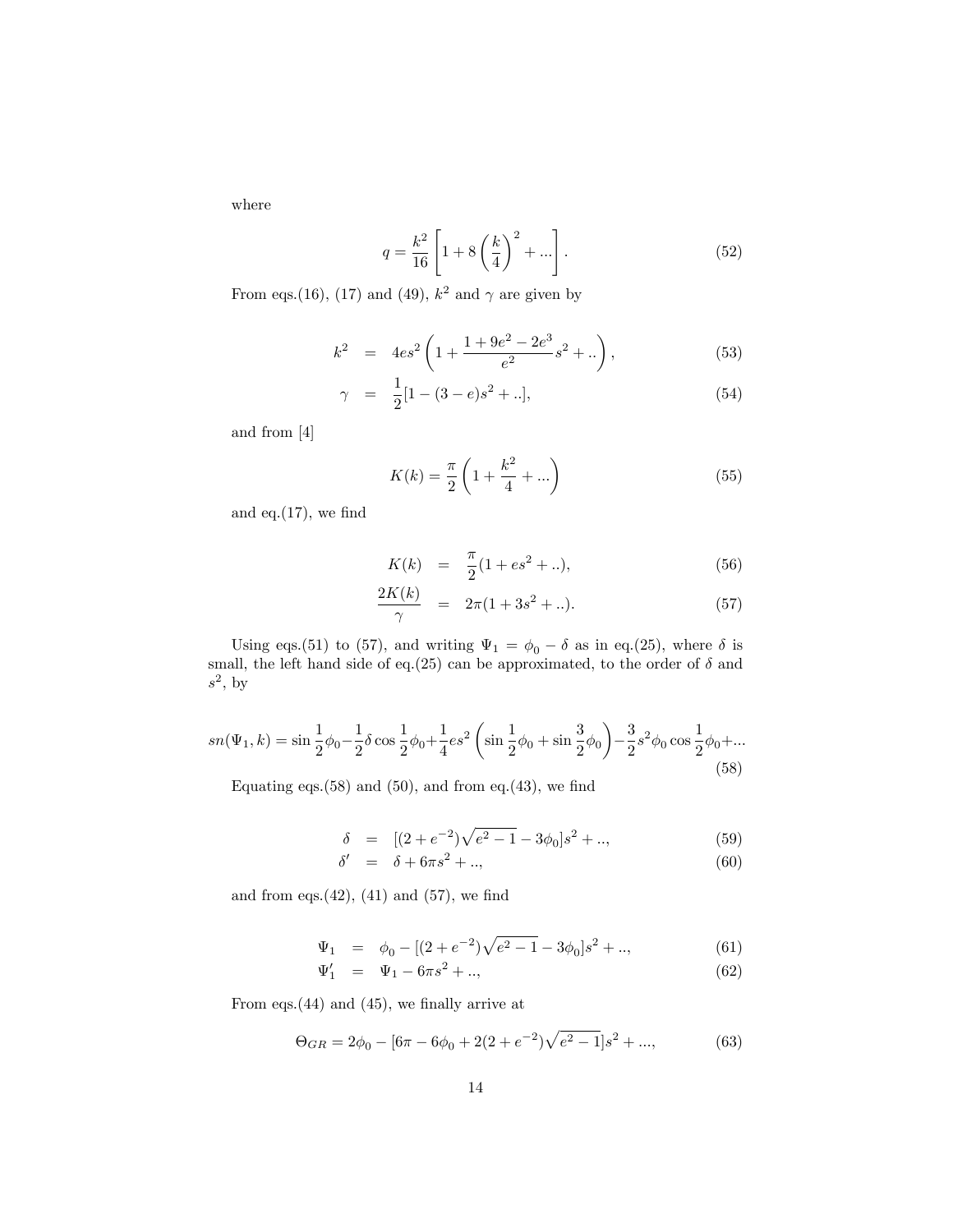$$
\Delta \phi \equiv \Theta_{Newton} - \Theta_{GR} = [6\pi - 6\phi_0 + 2(2 + e^{-2})\sqrt{e^2 - 1}]s^2 + ... \tag{64}
$$

for  $s \ll s_1$ , where  $s_1$  is given by eq.(12). Equation (64) is the main result of this section. It represents the deviation from the Newtonian hyperbolic trajectory according to general relativity in the Schwarzschild metric for the case of a weak gravitational Öeld that can perhaps be experimentally checked for objects in our solar system. For a parabolic-type orbit,  $e = 1$  and  $\phi_0 = 0$ , and the deviation  $\Delta \phi \simeq 6\pi s^2$  from a Newtonian parabolic orbit is the same as the precession angle of a general relativistic elliptic-type orbit. The first term  $6\pi s^2$  of eq.(64) comes from the precession angle given by eq.(21). For a general relativistic hyperbolic-type orbit (for which  $e > 1$  and  $\phi_0 > 0$ ), the deviation  $\Delta\phi$  from the Newtonian hyperbolic trajectory involves a couple of additional terms that depend on e, as shown in eq.(64).

It is interesting to compare this deviation with the deflection of light according to general relativity. The deflection of light due to gravity according to general relativity is considered as a deviation from a straight line path, and the deviation  $\Delta\phi$  above is the deviation of the path of a particle (with a nonzero mass) according to general relativity from the Newtonian hyperbolic path, not a straight line path. According to general relativity, light not only can be deflected, but also can be significantly deflected, turned around, and/or captured in the presence of a gravitational field. Here we want to compare only the case involving small deviations. The deviation for a particle with a nonzero mass is given by  $eq.64$ ), and the deviation of light from a straight line path is well known to be

$$
\Delta \phi_{light} \simeq \frac{4GM}{c^2 R} = \frac{2\alpha}{R},\tag{65}
$$

where  $R$  is the distance of closest approach of the path of light from the center of the star or blackhole, and  $\alpha$  is given by eq.(3). To make a comparison of eqs.(64) and (65), we need to equate R with  $r_{\text{min}}$ , the distance of closest approach the particle making the hyperbolic-type trajectory about the star. From eqs.  $(22)$  and  $(49)$ , we have

$$
\frac{1}{q_{\min}} = \frac{\alpha}{r_{\min}} = 2(e+1)s^2 + \dots
$$
 (66)

Setting  $R = r_{\text{min}}$  in eq.(65) and using eq.(66), we can express  $\Delta \phi_{light}$  of eq. $(65)$  as

$$
\Delta \phi_{light} = 4(e+1)s^2 + \dots \tag{67}
$$

that would allow us to compare the deviation of light from a straight line trajectory with the deviation of a nonzero mass particle from its Newtonian hyperbolic trajectory corresponding to some values of e and s for which the particle has the same distance of closest approach given by eq.(66) from the star

and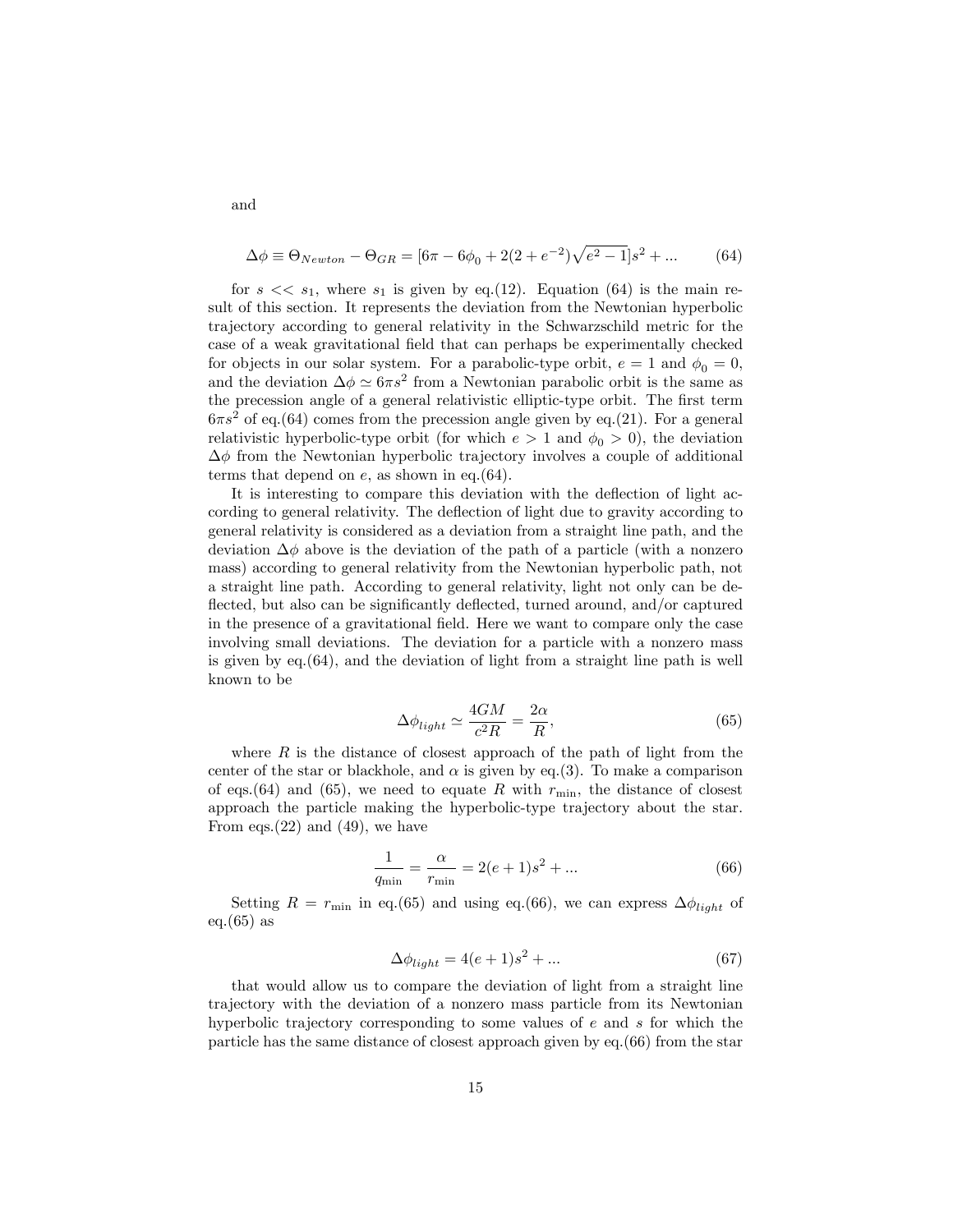or blackhole. Equations (67) and (64) give such a comparison of the deviations of light and a nonzero mass particle from their straight line and Newtonian hyperbolic trajectories respectively. It should be remembered that s should be much less than  $s_1$  given by eq.(12). In particular, for the case of very large  $e$ so that the particle's hyperbolic orbit is close to a straight line with  $\phi_0 \simeq \pi/2$ , then we have, from eqs. $(64)$  and  $(67)$ ,

$$
\Delta \phi \simeq (6\pi - 6\phi_0 + 4e)s^2,\tag{68}
$$

compared to

$$
\Delta \phi_{light} \simeq 4es^2. \tag{69}
$$

 $\Delta\phi$  approximated by eq.(68) is the deviation of the trajectory of a particle with a nonzero mass according to general relativity from the Newtonian hyperbolic trajectory that is close to but not a straight line trajectory, while  $\Delta \phi_{light}$ approximated by eq.(69) is the deviation of the trajectory of light according to general relativity from a straight line trajectory. The requirement that  $s \ll s_1$ or  $es^2 \ll (\sqrt{27})^{-1}$  in eqs.(68) and (69) should be remembered.

We note that this comparison differs from one that is often used and quoted in many texts  $[9]$  in which the deflection of light from its straight line trajectory given by eq.(65) according to general relativity is compared with the "corresponding deflection"  $\theta$  of a particle with a mass from its straight line trajectory by a gravitational field according to Newtonian mechanics, where  $\theta$  is the analog of the Rutherford scattering angle for an attractive potential and is given, for small  $\theta$ , by

$$
\theta \simeq \frac{2GM}{v_0^2 b},\tag{70}
$$

where  $v_0^2/2$  is the initial kinetic energy per unit mass of the particle and b is the impact parameter. As  $b$  is related to the distance of closest approach  $R$  by

$$
b = R\sqrt{1 + \frac{2GM}{v_0^2 R}},
$$
\n(71)

we find, if  $v_0$  can be replaced by c, the speed of light, that the deflection angle  $\theta$  of light would be given by

$$
\theta \simeq \frac{2GM}{c^2 R},\tag{72}
$$

and thus Newtonian mechanics would have predicted a bending of light that would be only half of the experimentally observed angle  $\Delta\phi$  given by eq.(65) according to general relativity. However, replacing  $v_0$  by c while keeping the non-relativistic expression for the kinetic energy of the particle is not consistent with a fully general relativistic approach.

We make note of eqs.  $(70)-(72)$  and mention the comparison of eq.  $(72)$  with eq.(65) here, which is often quoted in many texts and is well known, so that the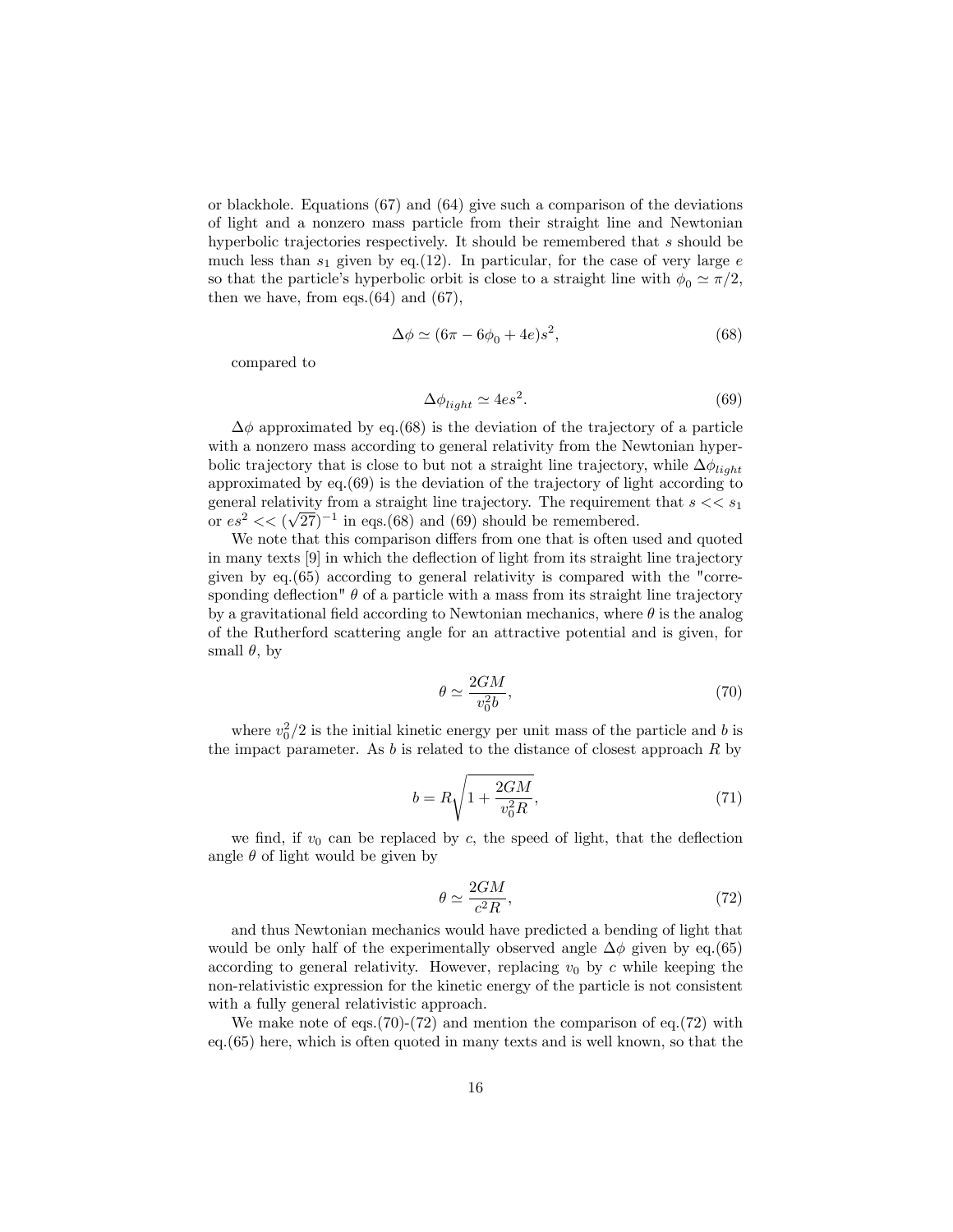comparison between eqs. $(67)$  and  $(64)$ , and between eqs. $(69)$  and  $(68)$ , that we have made can be more fully appreciated.

We now apply our approximation formula given by  $eq.(64)$  to a possible experimental test of general relativity that can be carried out in our solar system. Longuski et al [2] presented an approximate formula which they used to give a general relativistic deflection of a spacecraft as a test of general relativity as well as a possible check on the two constants that arise in the parametrized post-Newtonian metric. The proposed path of the spacecraft involves a close pass of the Sun or the planet Jupiter or the Earth. We have used the same input data for the initial speeds  $v_{\infty}$  of the spacecraft (when it is very far away from the planet or star) and the minimum distances of approach  $r_p$  (that we call  $r_{\min}$  in our previous description) of the spacecraft from the respective planet or star that Longuski et al used, but instead apply our approximate formula given by eq.(64) for calculating the deviations  $\Delta\phi$  of the trajectories of the spacecraft from their Newtonian paths. Our calculations are carried out in the following steps. We first calculate  $v_p$ , the velocity of the spacecraft when it is at the distance of the closest approach from the star or planet, from conservation of total energy, that is given by

$$
\frac{v_p^2}{c^2} = \frac{v_{\infty}^2}{c^2} + \left(\frac{2GM}{c^2}\right)\frac{1}{r_p} - \left(\frac{GM}{c^2}\right)^2\frac{1}{r_p^2} + ..., \qquad (73)
$$

where M is the mass of the star or planet. Then from  $h = r_p v_p / \sqrt{1 - v_p^2/c^2}$ , the angular momentum of the spacecraft per unit rest mass of the spacecraft, we find, from eq. $(9)$ , that

$$
s = \frac{GM}{c^2} \frac{1}{(v_p/c)r_p} \sqrt{1 - \frac{v_p^2}{c^2}}.
$$
 (74)

We proceed to calculate e according to eq.  $(31)$ . Some of the terms presented above do not give any significant contributions for the input data for this particular example, but we have presented the above expressions for possible future use. The Newtonian asymptote angle  $\phi_0$  is calculated from eq.(39). We then use the calculated values of e, s, and  $\phi_0$ , and eq.(64) to obtain  $\Delta\phi$ , and present our results in Table VIII, where the first three rows are the same input data presented in Longuski et al [2].

Our values for  $\Delta\phi$  can be compared with the values of  $\Delta\phi_E$  given by Longuski et al (where the subscript  $E$  stands for Einstein to represent the case in which both post-Newtonian parameters are set equal to one in their formula) that are equal to  $3.229 \times 10^{-9}$ ,  $1.767 \times 10^{-7}$  and  $4.673 \times 10^{-6}$  for the Earth, Jupiter and Sun respectively. It is seen that our values are somewhat larger than theirs.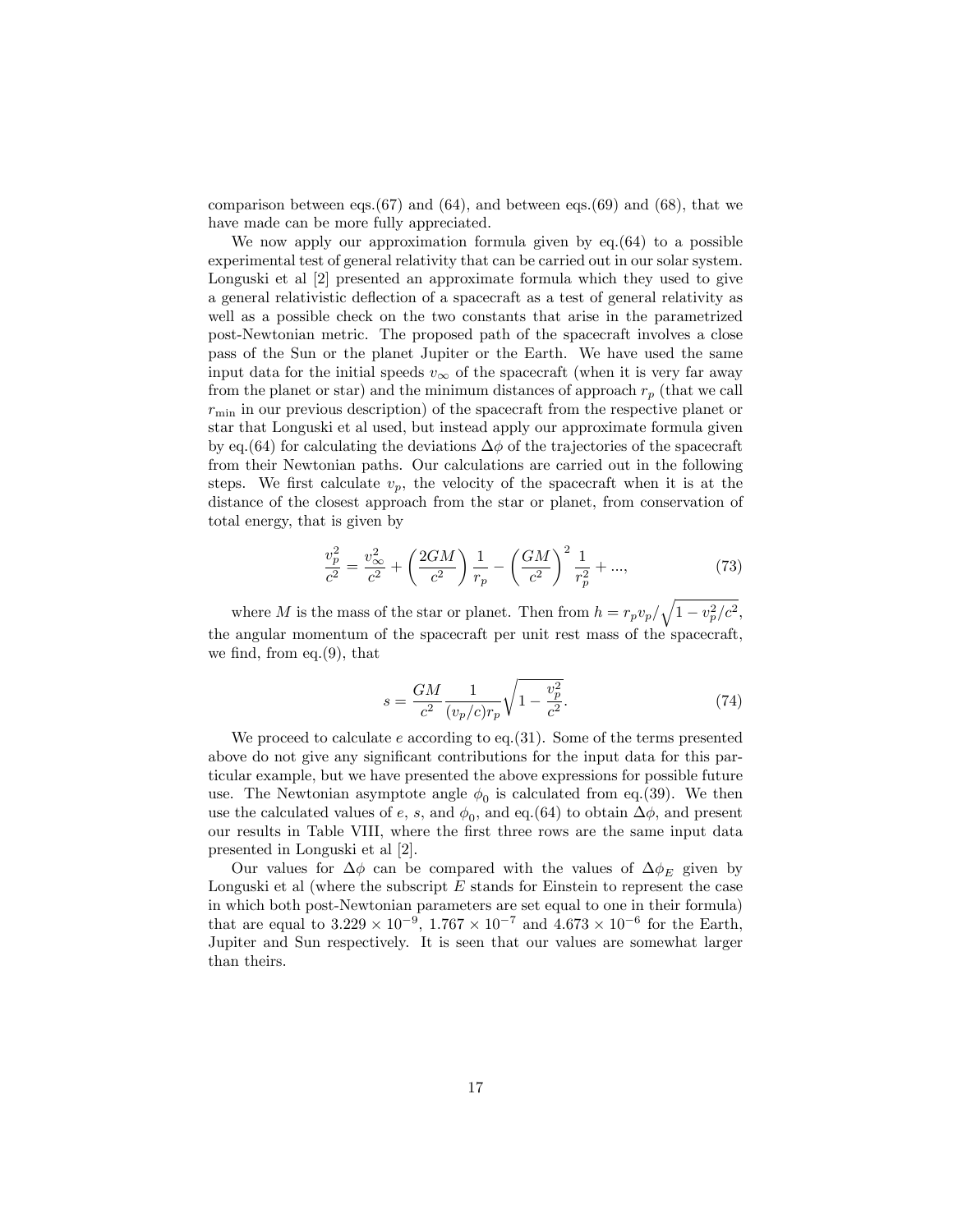#### 5 Terminating Orbit for e>1

The terminating orbit for  $e > 1$  in Region I is given by the same expression as that for  $0 \le e \le 1$  and is given by [1]

$$
\frac{1}{q} = \frac{1}{3} + 4\frac{e_1 - e_2sn^2(\gamma\phi, k)}{cn^2(\gamma\phi, k)},
$$
\n(75)

where  $\gamma, k, e_1, e_2, e_3$  are given by eqs.(17)-(19). Unlike the case for  $0 \le$  $e \leq 1$  for which the particle starts from the polar angle  $\phi = 0$  in a direction perpendicular to the line joining it to the star or blackhole, for the case  $e > 1$ , the particle starts from infinity at a polar angle  $\phi = \Psi_1$ , where  $\Psi_1$  is given by eq.(25). The particle plunges into the center of the blackhole when its polar angle reaches  $\phi_1$ , where  $\phi_1$  is given by

$$
\phi_1 = \frac{K(k)}{\gamma}.\tag{76}
$$

Examples of these terminating orbits for  $0 \le e \le 1$  were given in ref.1, and they are similar for  $e > 1$ .

We shall discuss the terminating orbit in Region II (for  $s > s_1$ ) for  $e > 1$  in another paper for which the range of  $k^2$  is different from that for  $0 \le e \le 1$ .

#### 6 Summary

We have presented exact analytic results for various characteristics of the hyperbolictype orbits of a particle in the gravitational field produced by a planet, star or blackhole, in the Schwarzschild metric, among them the characteristics of the asymptotes given by eqs.  $(25)$ ,  $(26)$  and  $(34)$ , and of the symmetry axis given by eq.(28). Tables and graphs are included which clearly show how these characteristics vary as the energy and field parameters  $e$  and  $s$  vary. We have also derived a simple approximation formula, eq.(64), for the case when the deviation from the classical Newtonian path is small, which can have useful applications for experiments involving tests of general relativity that are carried out in our solar system.

### 7 Appendix A The Asymptotes and their Intercepts in the Newtonian Limit

In this Appendix, we briefly describe the Newtonian limit of the hyperbolic-type orbit given by eq.(15). This is done by setting  $s^2 \simeq 0$  and  $k^2 \simeq 0$  and using all the approximate formulas given in eqs.(53)-(57), and (49), and the relations given by eqs.(17), (18), (13) and noting  $sn(x, k) \approx \sin x$ ,  $cn(s, k) \approx \cos x$ , and  $dn(x,k) \simeq 1$ , for small  $k^2$ . We readily arrive at eq.(24) from eq.(15) in the Newtonian limit. We now consider how to relate  $eq.(24)$  to the classical theory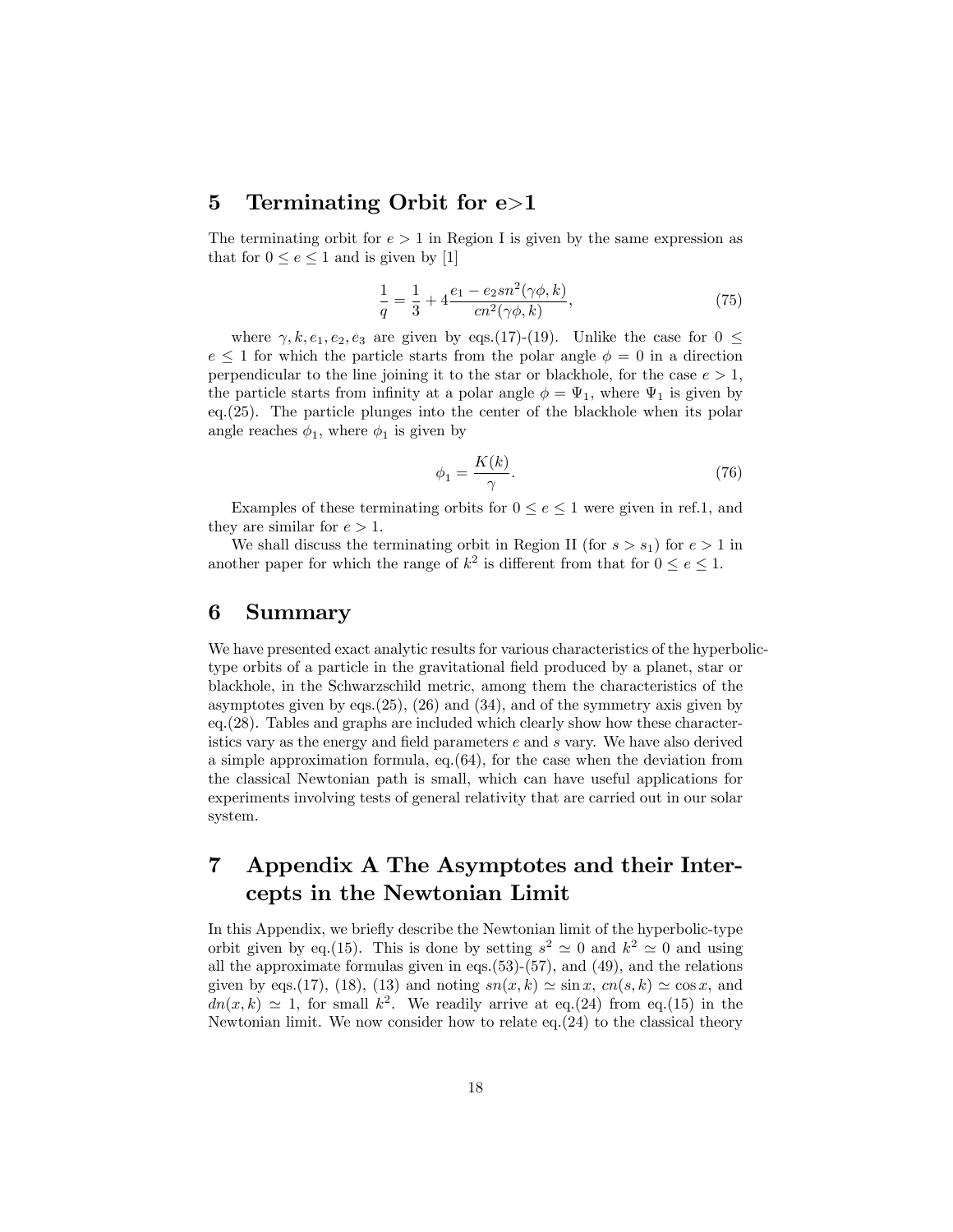of conic sections that gives the equations for the ellipse, parabola and hyperbola in polar coordinates as

$$
\frac{1}{r} = \frac{1}{A}(1 - e \cos \phi),
$$
\n(77)

where  $A = a(1 - e^2)$  for an ellipse [for which the other two relevant parameters are  $b = a\sqrt{1-e^2}$  and  $c = ae = \sqrt{a^2-b^2}$  (c is not the speed of light here), and  $A = a(e^2 - 1)$  for a hyperbola (for which the other two relevant parameters are  $b = a\sqrt{e^2 - 1}$  and  $c = ae = \sqrt{a^2 + b^2}$ . The parameters  $a, b, c$ have specific meanings when the curves are described in Cartesian coordinates. Let  $C$  be the center of the Cartesian coordinate system used to describe these curves. Then the origin  $O$  of our polar coordinate system where the star or blackhole is located is a focus of the curve. The distance CO is equal to ae and the minimum distance of the curve from O is equal to  $a(1-e)$  for an ellipse,  $A/2$  for a parabola, and  $a(e - 1)$  for a hyperbola. The two asymptotes of a hyperbola makes an angle  $\phi_0$  and  $2\pi - \phi_0$  with the horizontal axis, where

$$
\phi_0 = \cos^{-1}\left(\frac{1}{e}\right) = \cos^{-1}\left(\frac{a}{c}\right). \tag{78}
$$

Equating eq. $(77)$  to eq. $(24)$ , we find

$$
a = \frac{h^2}{GM | 1 - e^2 |} = \frac{GMm}{2 | E_0 |},
$$
\n(79)

or

$$
\frac{a}{\alpha} = \frac{1}{|2s^2(1 - e^2)|}\tag{80}
$$

for an ellipse or a hyperbola, and

$$
A = \frac{h^2}{GM} \tag{81}
$$

or

$$
\frac{A}{\alpha} = \frac{1}{2s^2} \tag{82}
$$

for a parabola.

We now consider the hyperbolic orbit only. The impact parameter  $b$  is the perpendicular distance from  $O$  to either one of the asymptotes, and it is given by

$$
b = ae \sin \phi_0 = \frac{h^2}{GM} \frac{1}{\sqrt{e^2 - 1}}.
$$
 (83)

Notice from eq.(83) and (79) that  $b = a\sqrt{e^2 - 1}$ , i.e. the impact parameter b is equal to the parameter b, one of the three parameters  $a, b, c$  that are used for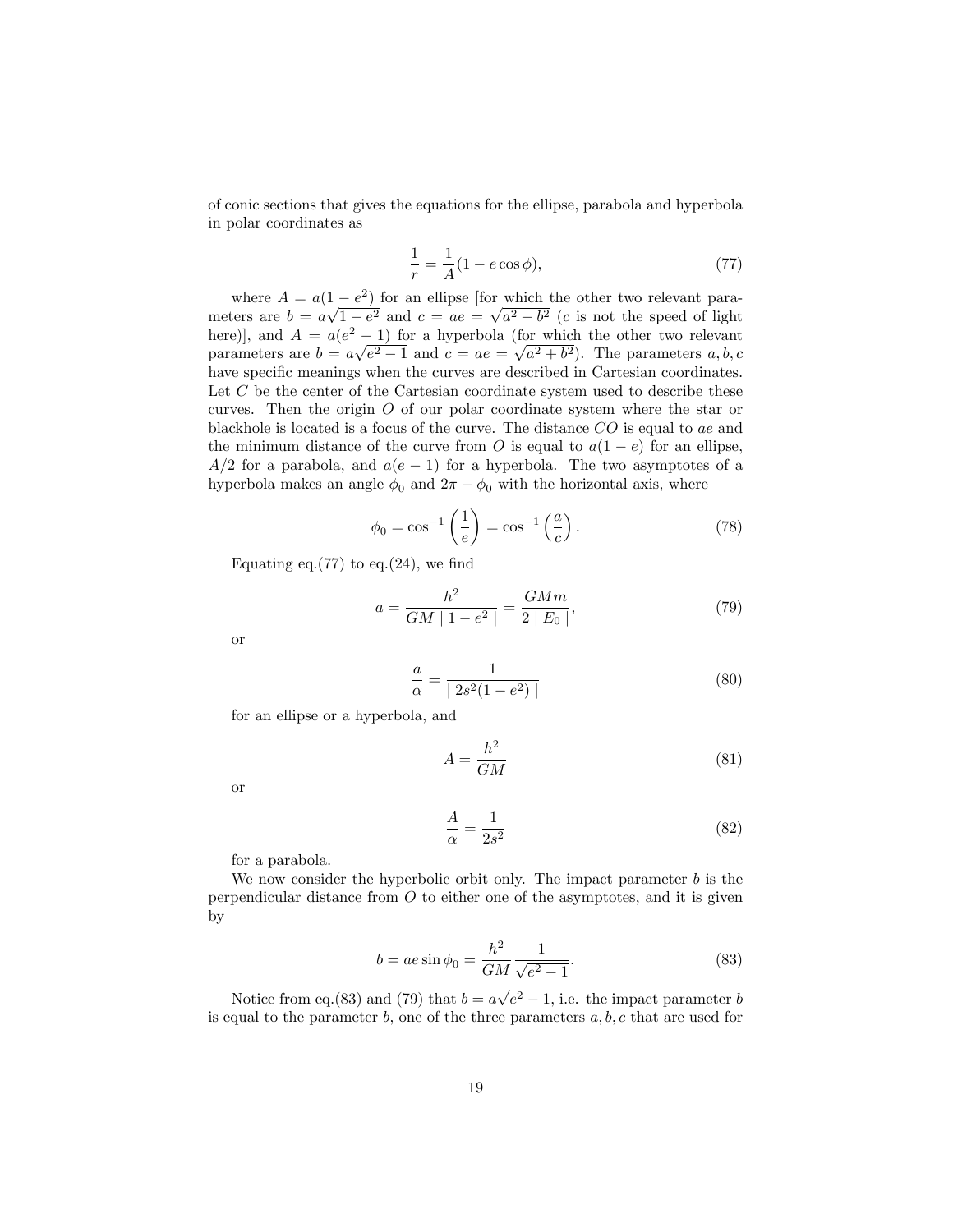characterizing a hyperbolic curve, a point that may not have been often noted. From eq. $(83)$ , we find that the dimensionless impact parameter is given by

$$
\frac{b}{\alpha} = \frac{1}{2s^2\sqrt{e^2 - 1}},\tag{84}
$$

which, surprisingly, agrees exactly with the expression for the dimensionless impact parameter given by eq.(33) which we derived earlier using relativity. The horizontal axis is the symmetry axis of the hyperbolic curve, and it and the two asymptotes are concurrent at a point that we called  $C$ , the center of the Cartesian coordinate system that we use to describe the hyperbolic curve. The distance of C from O is the distance of the intersection point of the two asymptotes on the horizontal axis from the origin and is given by

$$
r_{a1} = r_{a2} = ae = c = \frac{h^2}{GM} \frac{e}{e^2 - 1},
$$
\n(85)

and thus the dimensionless  $x$  coordinates of the intersection points of the two asymptotes on the horizontal axis are given by

$$
x_{a1} = x_{a2} = -\frac{e}{2s^2(e^2 - 1)}.\tag{86}
$$

The minimum distance  $r_{\min}$  of the hyperbolic curve from the origin O is

$$
r_{\min} = a(e - 1) = \frac{h^2}{GM(e + 1)},
$$
\n(87)

and hence

$$
q_{\min} = \frac{1}{2s^2(e+1)}.\tag{88}
$$

We can now relate the asymptote angles, the symmetry axis, the  $x$  intercepts of the asymptotes, and the minimum distance of the hyperbolic-type orbit discussed in the text, to their corresponding Newtonian limits. For  $s \simeq 0$  and  $k^2 \simeq 0$ , it follows from eqs.(25), (26), (50) and (57), that we have  $\Psi_1 \simeq \phi_0$ ,  $\Psi_2 \simeq 2\pi - \phi_0$ , where  $\phi_0$  is given by eq.(78). The symmetry axis of the hyperbolictype orbit that makes an angle  $\chi$  given by eq.(28) becomes  $\chi \simeq \pi$  and thus it coincides with the horizontal axis. The  $x$  intercepts of the two asymptotes from eq.(34) become  $x_{a1} \simeq x_{a2}$  and are given by eq.(86) (see Fig.2). Using eq.(49),  $q_{\min}$  given by eq.(22) is approximated by eq.(88).

## 8 Appendix B The Special Case of  $k^2 = 1/2$

In this Appendix, we show that for the case of  $k^2 = 1/2$  the asymptote angles given by eqs.(25) and (26) can be expressed more explicitly.

It was shown in ref.1 that for  $k^2 = 1/2$  in Region I, we have  $e_1 = -e_3 = \sqrt{g_2}$ ,  $e_2 = 0, \gamma = \sqrt[4]{g_2}$ , where  $g_2$  is given by eq.(7), and s and e are related by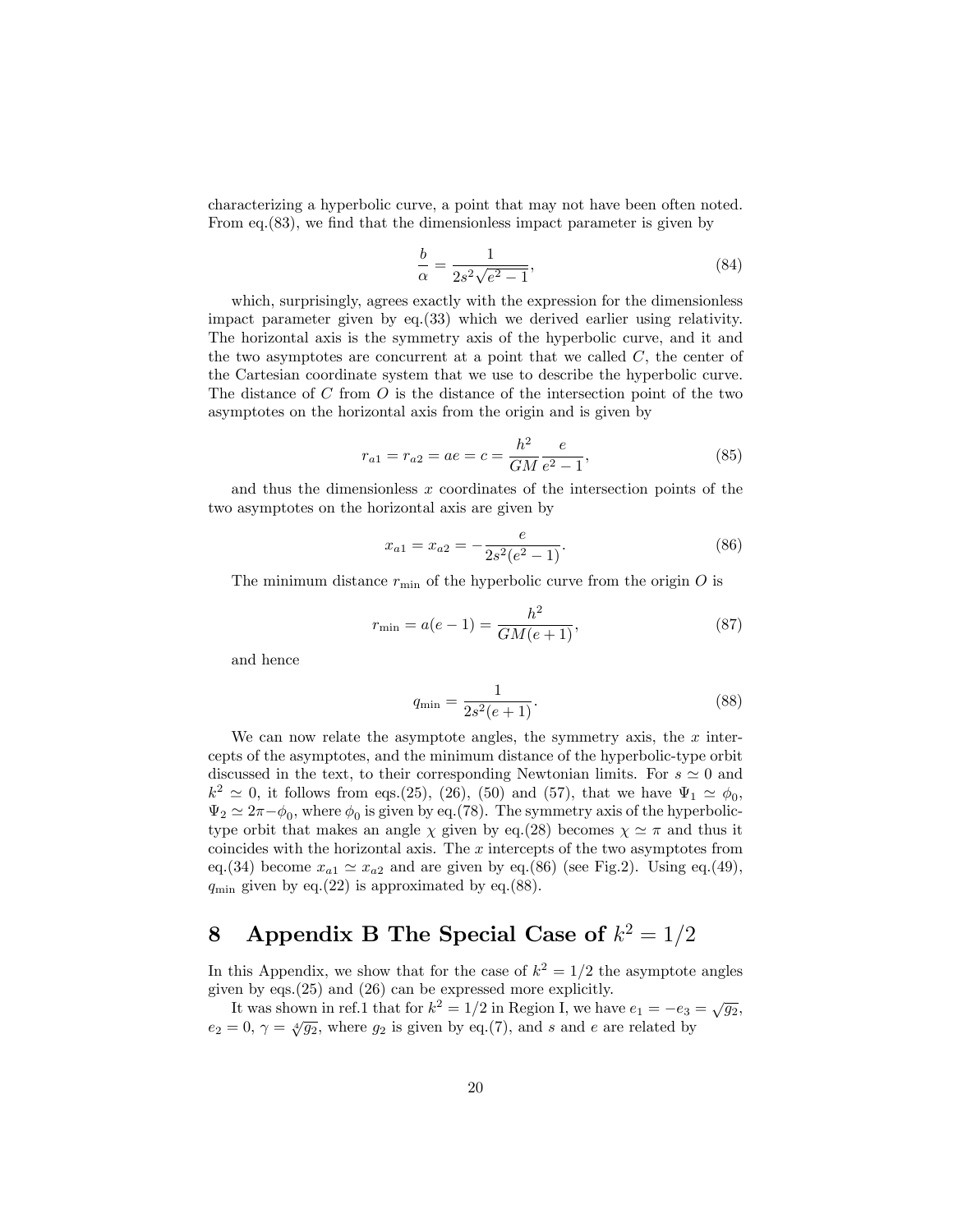$$
s^{2} = \frac{1}{6(e^{2} - 1)} \left( \sqrt{\frac{1 + 2e^{2}}{3}} - 1 \right).
$$
 (89)

Thus the orbit equation (15) becomes

$$
\frac{1}{q} = \frac{1}{3} - 2\sqrt{g_2}cn^2(\gamma\phi, 1/\sqrt{2}),\tag{90}
$$

with  $q_{\min} = 3$ . The asymptote angles become

$$
\Psi_1 = \frac{1}{\sqrt[4]{g_2}} sn^{-1} \left( \sqrt{1 - \frac{1}{6\sqrt{g_2}}}, \frac{1}{\sqrt{2}} \right), \tag{91}
$$

and

$$
\Psi_2 = \frac{2K(1/\sqrt{2})}{\sqrt[4]{g_2}} - \Psi_1,\tag{92}
$$

where  $K(1/\sqrt{2}) = 1.8540747$ , and the symmetry axis through the origin makes an angle  $\chi$  with the horizontal axis given by

$$
\chi = \frac{K(1/\sqrt{2})}{\sqrt[4]{g_2}}.\tag{93}
$$

The terminating orbit equation in Region I for  $k^2 = 1/2$  becomes

$$
\frac{1}{q} = \frac{2\sqrt{g_2}}{cn^2(\gamma\phi, 1/\sqrt{2})},\tag{94}
$$

with  $q_1$  and  $\phi_1$  given by

$$
\frac{1}{q_1} = \frac{1}{3} + 2\sqrt{g_2},\tag{95}
$$

and

$$
\phi_1 = \frac{K(1/\sqrt{2})}{\sqrt[4]{g_2}}.\tag{96}
$$

### 9 References

\*Electronic address: fhioe@sjfc.edu

[1] F.T. Hioe and D. Kuebel, Phys. Rev. D 81, 084017 (2010).

[2] J.M. Longuski, E. Fischbach, and D.J. Scheeres, Phys. Rev. Lett. 86, 2942 (2001), J.M. Longuski, E. Fischbach, D.J. Scheeres, G. Giampierri, and R.S. Park, Phys. Rev. D 69, 042001 (2004).

[3] M.P. Hobson, G. Efstathiou and A.N. Lasenby: General Relativity, Cambridge University Press, 2006, Chapters 9 and 10.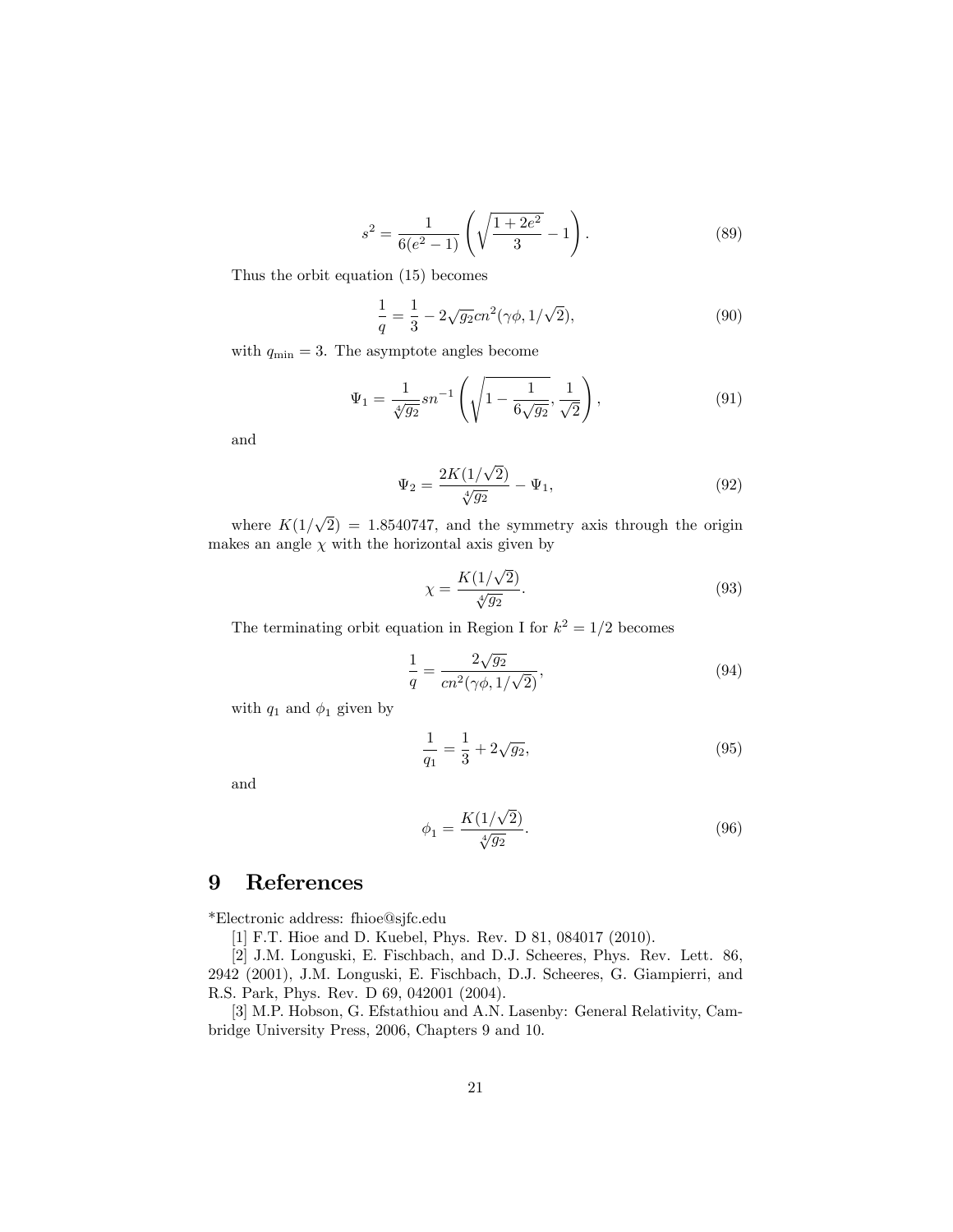[4] P.F. Byrd and M.D. Friedman: Handbook of Elliptic Integrals for Engineers and Scientists, 2nd Edition, Springer-Verlag, New York, 1971.

[5] Equations similar to eqs.  $(15)$  and  $(16)$  in somewhat different forms were given by A.R. Forsyth, Proc. Roy. Soc. Lond. A97, 145 (1920), F. Morley, Amer. J. Math. 43, 29 (1921), E.T. Whittaker: A Treatise on the Analytical Dynamics of Particles and Rigid Bodies, 4th Edition, Dover, New York, 1944, Chapter XV, and C.G. Darwin, Proc. Roy. Soc. Lond. A249, 180 (1958), ibid. A263, 39 (1961). Their analyses of these equations were more restricted than ours, and except for a short section in Darwin, they did not discuss the hyperbolic-type orbit. See also a brief section on the unbound orbits in S. Chandrasekhar: The Mathematical Theory of Black Holes, Oxford University Press, 1992, Section 19 (c).

[6] F.T. Hioe and D. Kuebel, in preparation.

[7] The misprint  $s_1 \rightarrow (\sqrt{27}e)^{-1}$  on the 5th line of Section V in ref.1 should be corrected to  $s_1^2 \rightarrow (\sqrt{27}e)^{-1}$ .

[8] The coefficients of  $s^4$  in  $e_2$  and  $e_3$  in eq.(20) in F.T. Hioe, Phys. Lett. A 373, 1506 (2009) are incorrect and should be replaced by those given in eq.(49) of this paper. However these errors did not affect any other results presented in that earlier paper.

[9] See e.g. J. Plebanski and A. Krasinski: An Introduction to General Relativity and Cosmology, Cambridge University Press, 2006, p. 185.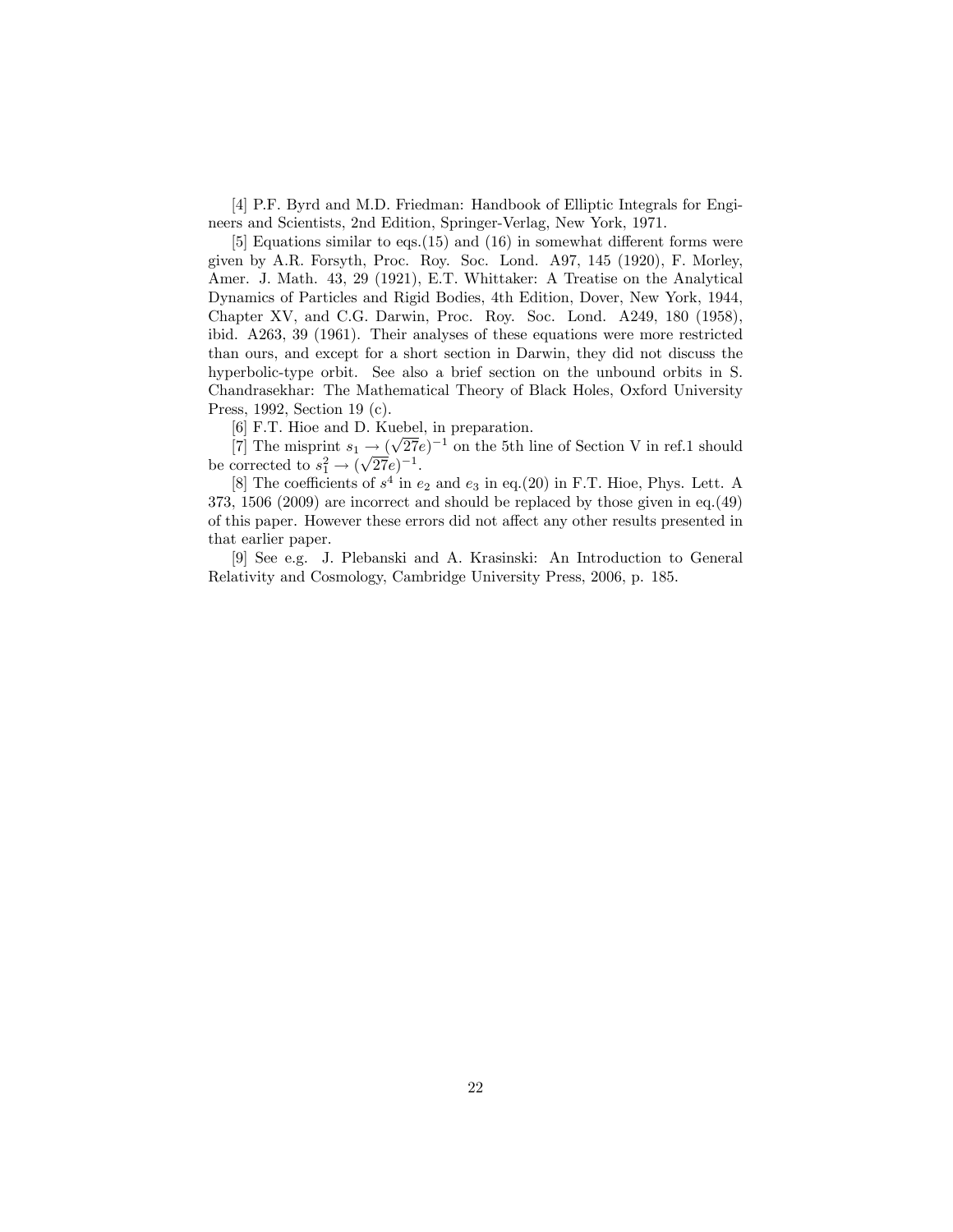Table I. Values of s for various values of *e* and *k*<sup>2</sup> in Region I.

| $\mathcal{S}$ | $e = 1$                 | $e = 2$   | $e = 3$    | $e = 4$    | $e = 5$    | $e = 6$    | $e = 7$    | $e = 8$    | $e = 9$    | $e = 10$   |
|---------------|-------------------------|-----------|------------|------------|------------|------------|------------|------------|------------|------------|
|               | $k^2 = 0.001$ 0.0157956 | 0.0111767 | 0.00912752 | 0.00790543 | 0.00707124 | 0.00645537 | 0.00597667 | 0.00559078 | 0.00527112 | 0.00500069 |
| $k^2 = 0.01$  | 0.0495050               | 0.0352386 | 0.0288293  | 0.0249910  | 0.0223654  | 0.0204245  | 0.0189145  | 0.0176965  | 0.0166871  | 0.0158327  |
| $k^2 = 0.1$   | 0.143740                | 0.107928  | 0.0898423  | 0.0785577  | 0.0706709  | 0.0647625  | 0.0601240  | 0.0563574  | 0.0532200  | 0.0505542  |
| $k^2 = 0.2$   | 0.186339                | 0.146669  | 0.124286   | 0.109692   | 0.0992460  | 0.0913021  | 0.0850004  | 0.0798444  | 0.0755247  | 0.0718374  |
| $k^2 = 0.3$   | 0.210663                | 0.171942  | 0.148008   | 0.131757   | 0.119859   | 0.110677   | 0.103319   | 0.0972536  | 0.0921424  | 0.0877595  |
| $k^2 = 0.4$   | 0.225877                | 0.189455  | 0.165246   | 0.148218   | 0.135493   | 0.125540   | 0.117488   | 0.110804   | 0.105141   | 0.100263   |
| $k^2 = 0.5$   | 0.235702                | 0.201667  | 0.177753   | 0.160438   | 0.147269   | 0.136850   | 0.128352   | 0.121253   | 0.115209   | 0.109984   |
| $k^2 = 0.6$   | 0.242061                | 0.210023  | 0.186583   | 0.169227   | 0.155844   | 0.145156   | 0.136380   | 0.129012   | 0.122715   | 0.117254   |
| $k^2 = 0.7$   | 0.246076                | 0.215507  | 0.192512   | 0.175212   | 0.161738   | 0.150904   | 0.141963   | 0.134429   | 0.127971   | 0.122357   |
| $k^2 = 0.8$   | 0.248452                | 0.218833  | 0.196166   | 0.178937   | 0.165430   | 0.154521   | 0.145489   | 0.137859   | 0.131306   | 0.125600   |
| $k^2 = 0.9$   | 0.249653                | 0.220540  | 0.198058   | 0.180877   | 0.167361   | 0.156418   | 0.147342   | 0.139665   | 0.133064   | 0.127312   |
| $k^2 = 1.0$   | 0.250000                | 0.221035  | 0.198609   | 0.181444   | 0.167926   | 0.156974   | 0.147886   | 0.140195   | 0.133581   | 0.127815   |
|               |                         |           |            |            |            |            |            |            |            |            |

Table II. Values of  $\gamma$  (see eq.28) in radians for various values of *e* and  $k^2$  in Region I.

*g*  $e = 1$   $e = 2$   $e = 3$   $e = 4$   $e = 5$   $e = 6$   $e = 7$   $e = 8$   $e = 9$   $e = 10$  $k^2 = 0.001$  3.1439 3.1428 3.1424 3.1422 3.1421 3.1420 3.1419 3.1419 3.1419 3.1418  $k^2 = 0.01$  3.1652 3.1535 3.1495 3.1476 3.1464 3.1456 3.1450 3.1446 3.1443 3.1440 *k*<sup>2</sup> 0. 1 3.3823 3.2706 3.2310 3.2109 3.1988 3.1907 3.1849 3.1805 3.1771 3.1744  $k^2 = 0.2$  3.6361 3.4240 3.3448 3.3040 3.2792 3.2625 3.2505 3.2415 3.2345 3.2289 *k*<sup>2</sup> 0. 3 3.9083 3.6057 3.4877 3.4260 3.3882 3.3626 3.3443 3.3304 3.3196 3.3109  $k^2 = 0.4$  4.2064 3.8213 3.6657 3.5832 3.5324 3.4979 3.4730 3.4542 3.4395 3.4277  $k^2 = 0.5$  4.5415 4.0795 3.8876 3.7847 3.7209 3.6776 3.6462 3.6224 3.6038 3.5888  $k^2 = 0.6$  4.9321 4.3953 4.1677 4.0447 3.9681 3.9158 3.8779 3.8491 3.8266 3.8084 *k*<sup>2</sup> 0. 7 5.4119 4.7974 4.5332 4.3895 4.2997 4.2383 4.1936 4.1598 4.1332 4.1118  $k^2 = 0.8$  6.0567 5.3516 5.0458 4.8788 4.7741 4.7025 4.6504 4.6108 4.5797 4.5547 *k*<sup>2</sup> 0. 9 7.1073 6.2694 5.7045 5.5791 5.3158 5.4932 5.4307 5.3832 5.3459 5.3158  $k^2 = 1.0$  — — — — — — — — —

Table III. Values of  $\Psi_1$  (see eq.25) in radians for various values of  $e$  and  $k^2$  in Region I.

 $\Psi_1$   $e = 1$   $e = 2$   $e = 3$   $e = 4$   $e = 5$   $e = 6$   $e = 7$   $e = 8$   $e = 9$   $e = 10$  $k^2 = 0.001$  0 1.0471 1.2308 1.3179 1.3691 1.4030 1.4271 1.4451 1.4591 1.4702  $k^2 = 0.01$  0 1.0463 1.2291 1.3156 1.3665 1.4001 1.4240 1.4418 1.4557 1.4667  $k^2 = 0.1$  0 1.0386 1.2132 1.2943 1.3414 1.3723 1.3942 1.4105 1.4231 1.4331 *k*<sup>2</sup> 0. 2 0 1.0315 1.1979 1.2733 1.3165 1.3446 1.3643 1.3789 1.3901 1.3990 *k*<sup>2</sup> 0. 3 0 1.0259 1.1853 1.2556 1.2952 1.3206 1.3382 1.3512 1.3612 1.3691 *k*<sup>2</sup> 0. 4 0 1.0216 1.1751 1.2411 1.2776 1.3006 1.3165 1.3280 1.3368 1.3438 *k*<sup>2</sup> 0. 5 0 1.0184 1.1674 1.2298 1.2637 1.2848 1.2991 1.3095 1.3173 1.3234  $k^2 = 0.6$  0 1.0161 1.1617 1.2215 1.2533 1.2728 1.2860 1.2954 1.3024 1.3079 *k*<sup>2</sup> 0. 7 0 1.0146 1.1578 1.2157 1.2461 1.2687 1.2768 1.2855 1.2920 1.2969 *k*<sup>2</sup> 0. 8 0 1.0137 1.1554 1.2120 1.2415 1.2592 1.2709 1.2792 1.2853 1.2900  $k^2 = 0.9$  0 1.0132 1.1541 1.2101 1.2391 1.2564 1.2678 1.2758 1.2817 1.2863 *k*<sup>2</sup> 1. 0 0 1.0130 1.1538 1.2096 1.2384 1.2556 1.2669 1.2749 1.2807 1.2852

Table IV. Values of  $\Psi_2$  (see eq.26) in radians for various values of  $e$  and  $k^2$  in Region I.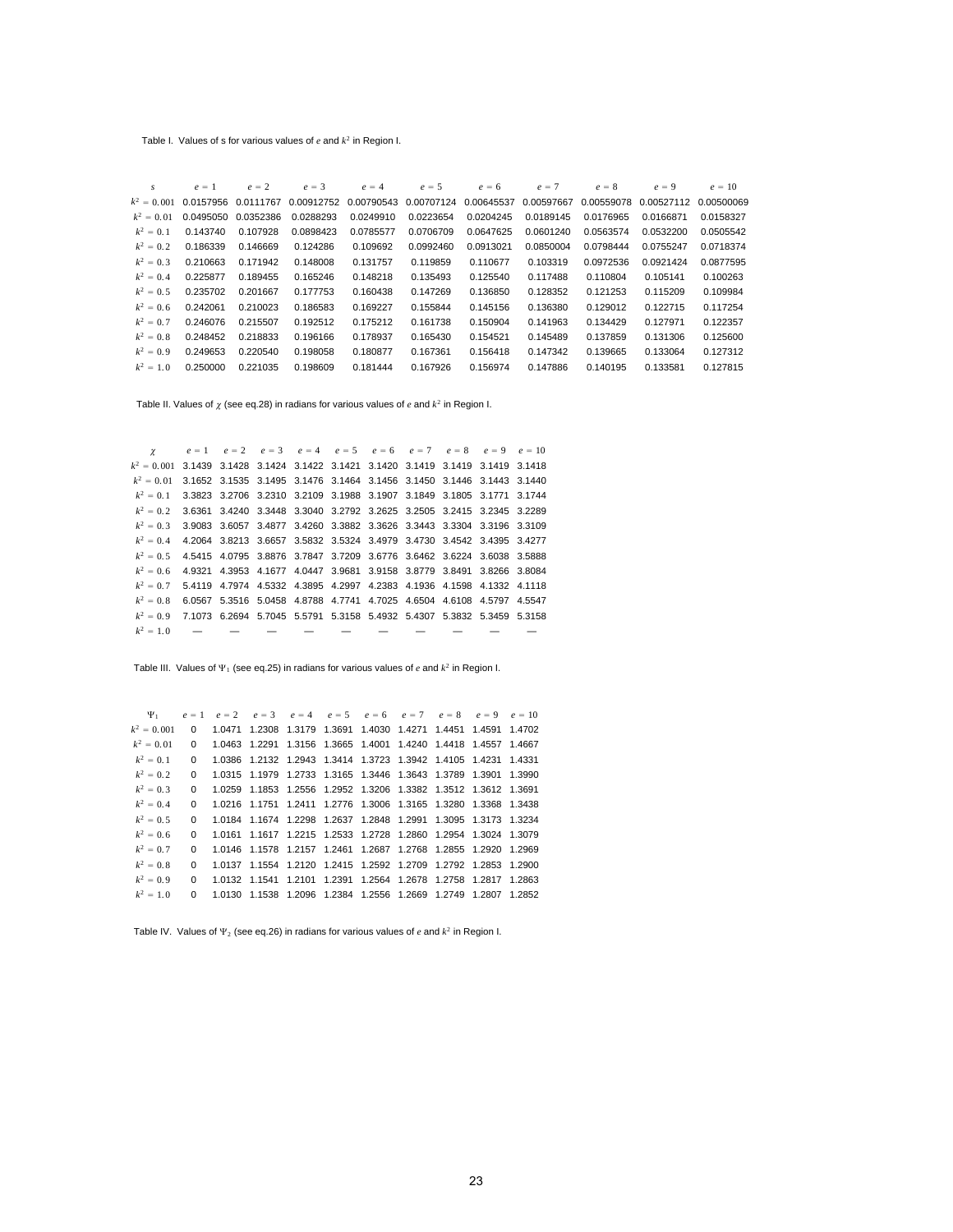$\Psi_2$   $e = 1$   $e = 2$   $e = 3$   $e = 4$   $e = 5$   $e = 6$   $e = 7$   $e = 8$   $e = 9$   $e = 10$  $k^2 = 0.001$  6.2879 5.2384 5.0540 4.9665 4.9150 4.8809 4.8568 4.8387 4.8246 4.8134  $k^2 = 0.01$  6.3304 5.2607 5.0700 4.9796 4.9263 4.8911 4.8661 4.8474 4.8329 4.8213  $k^2 = 0.1$  6.7646 5.5026 5.2488 5.1276 5.0561 5.0090 4.9755 4.9505 4.9311 4.9156  $k^2 = 0.2$  7.2721 5.8164 5.4916 5.3347 5.2418 5.1804 5.1368 5.1042 5.0789 5.0587  $k^2 = 0.3$  7.8165 6.1855 5.7901 5.5963 5.4811 5.4047 5.3503 5.3096 5.2780 5.2528 *k*<sup>2</sup> 0. 4 8.4128 6.6211 6.1562 5.9253 5.7872 5.6952 5.6296 5.5804 5.5422 5.5117  $k^2 = 0.5$  9.0831 7.1407 6.6077 6.2832 6.1782 6.0704 5.9932 5.9354 5.8903 5.8542  $k^2 = 0.6$  9.8641 7.7745 7.1737 6.8680 6.6828 6.5587 6.4698 6.4029 6.3507 6.3090 *k*<sup>2</sup> 0. 7 10.824 8.5802 7.9086 7.5634 7.3533 7.2078 7.1105 7.0341 6.9745 6.9266  $k^2 = 0.8$  12.113 9.6896 8.9362 8.5456 8.3068 8.1457 8.0298 7.9424 7.8741 7.8194 *k*<sup>2</sup> 0. 9 14.215 11.526 10.654 10.199 9.9192 9.7300 9.5936 9.4906 9.4101 9.3454  $k^2 = 1.0$  — — — — — — — — —

Table V. Values of *q*min (see eq.22) in units of Schwarzschild radii for various values of *e* and *k*<sup>2</sup> in Region I.

*q*min  $e = 1$   $e = 2$   $e = 3$   $e = 4$   $e = 5$   $e = 6$   $e = 7$   $e = 8$   $e = 9$   $e = 10$ *k*<sup>2</sup> = 0.001 1001.0 1333.5 1499.7 1599.5 1666.0 1713.5 1749.1 1776.8 1799.0 1817.1 *k*<sup>2</sup> 0. 01 101.00 133.46 149.73 159.49 165.99 170.64 174.12 176.83 179.00 180.78 *k*<sup>2</sup> 0. 1 11.000 13.502 14.777 15.542 16.052 16.416 16.689 16.901 17.070 17.209 *k*<sup>2</sup> 0. 2 6.0000 6.8785 7.3327 7.6055 7.7871 7.9166 8.0135 8.0887 8.1489 8.1980  $k^2 = 0.3$  4.3333 4.6985 4.8890 5.0035 5.0797 5.1339 5.1744 5.2059 5.2310 5.2515  $k^2 = 0.4$  3.5000 3.6280 3.6951 3.7354 3.7621 3.7811 3.7953 3.8063 3.8151 3.8223  $k^2 = 0.5$  3.0000 3.0000 3.0000 3.0000 3.0000 3.0000 3.0000 3.0000 3.0000 3.0000 *k*<sup>2</sup> 0. 6 2.6667 2.5920 2.5530 2.5298 2.5144 2.5035 2.4954 2.4892 2.4842 2.4801 *k*<sup>2</sup> 0. 7 2.4286 2.3087 2.2466 2.2097 2.1854 2.1682 2.1554 2.1455 2.1377 2.1313 *k*<sup>2</sup> 0. 8 2.2500 2.1024 2.0266 1.9819 1.9525 1.9318 1.9164 1.9045 1.8951 1.8875 *k*<sup>2</sup> 0. 9 2.1111 1.9466 1.8632 1.8142 1.7822 1.7597 1.7430 1.7302 1.7200 1.7117 *k*<sup>2</sup> 1. 0 2.0000 1.8257 1.7384 1.6875 1.6544 1.6311 1.6139 1.6007 1.5902 1.5817

Table VI. Values of  $x_{a_1}$  (see eq.34) in units of Schwarzschild radii for various values of *e* and  $k^2$ in Region I.

*xa*<sub>1</sub>  $e = 1$   $e = 2$   $e = 3$   $e = 4$   $e = 5$   $e = 6$   $e = 7$   $e = 8$   $e = 9$   $e = 10$ *k*<sup>2</sup> 0. 001 — -2668.6 -2250.7 -2133.6 -2083.4 -2057.0 -2041.4 -2031.4 -2024.6 -2019.7 *k*<sup>2</sup> 0. 01 — -268.58 -225.75 -219.81 -217.21 -205.58 -203.92 -202.84 -202.09 -201.56 *k*<sup>2</sup> 0. 1 — -28.761 -23.380 -21.745 -20.985 -20.554 -20.280 -20.091 -19.954 -19.850  $k^2 = 0.2$  -15.639 -12.288 -11.222 -10.706 -10.404 -10.206 -10.066 -9.9627 -9.8830 *k*<sup>2</sup> 0. 3 — -11.418 -8.7089 -7.8219 -7.3830 -7.1213 -6.9477 -6.8240 -6.7316 -6.6598 *k*<sup>2</sup> 0. 4 — -9.4292 -7.0159 -6.2110 -5.8073 -5.5644 -5.4021 -5.2858 -5.1985 -5.1305  $k^2 = 0.5$  —  $-$ -8.3382 -6.0832 -5.3218 -4.9369 -4.7039 -4.5475 -4.4353 -4.3507 -4.2847  $k^2 = 0.6$  — -7.6986 -5.5346 -4.7978 -4.4234 -4.1960 -4.0430 -3.9330 -3.8500 -3.7851  $k^2 = 0.7$  -7.3188 -5.2077 -4.4851 -4.1167 -3.8874 -3.7415 -3.6328 -3.5507 -3.4865 *k*<sup>2</sup> 0. 8 — -7.1021 -5.0209 -4.3062 -3.9412 -3.7187 -3.5688 -3.4607 -3.3791 -3.3153 *k*<sup>2</sup> 0. 9 — -6.9947 -4.9282 -4.2174 -3.8539 -3.6324 -3.4829 -3.3752 -3.2939 -3.2302  $k^2 = 1.0$  —  $-6.9640$   $-4.9016$   $-4.1919$   $-3.8290$   $-3.6076$   $-3.4583$   $-3.3507$   $-3.2694$   $-3.2059$ 

Table VII. Values of  $x_{a_2}$  (see eq.34) in units of Schwarzschild radii for various values of *e* and  $k^2$  in Region I.

| $x_{a}$                      |               |                        | $e = 1$ $e = 2$ $e = 3$ | $e = 4$                                              |        | $e = 5$ $e = 6$ $e = 7$ $e = 8$ $e = 9$         |                      | $e = 10$ |
|------------------------------|---------------|------------------------|-------------------------|------------------------------------------------------|--------|-------------------------------------------------|----------------------|----------|
| $k^2 = 0.001$                |               | $-$ -2672.2 -2252.0    |                         | $-2134.3$                                            |        | -2083.8 -2057.3 -2041.6 -2031.5 -2024.7 -2019.8 |                      |          |
| $k^2 = 0.01$                 |               | $-272.41 - 227.06$     |                         | $-220.52$                                            |        | -217.66 -205.88 -204.13 -203.00 -202.22 -201.66 |                      |          |
| $k^2 = 0.1$                  |               | $-$ -35.216 -25.480    |                         | $-22.861$                                            |        | -21.705 -21.071 -20.676 -20.409 -20.218 -20.076 |                      |          |
| $k^2 = 0.2$                  |               | $    29.821$ $ 16.086$ |                         | $-13.205$                                            |        | -12.006 -11.360 -10.961 -10.691 -10.498 -10.352 |                      |          |
| $k^2 = 0.3$ - 100.13 -17.047 |               |                        |                         | $-11.727$                                            |        | -9.8837 -8.9632 -8.4158 -8.0545 -7.7989 -7.6090 |                      |          |
| $k^2 = 0.4$                  |               | $-24.262$ -51.112      |                         | $-16.776$                                            |        | -11.681 -9.6678 -8.5987 -7.9387 -7.4918 -7.1697 |                      |          |
|                              |               |                        |                         | $k^2 = 0.5$ - 9.3864 17.546 6.1133 X 10 <sup>9</sup> |        | -44.904 -21.365 -15.323 -12.570 -11.001 -9.9882 |                      |          |
| $k^2 = 0.6$                  |               | $-6.5652$ 6.5320       |                         | 8.1665                                               |        | 10.800  14.743  20.918  31.699  54.989          |                      | 141.69   |
| $k^2 = 0.7$                  | $\sim$ $\sim$ | 8.3133 4.7770          |                         | 4.3893                                               | 4.4475 | 4.6487                                          | 4.8646 5.1091 5.3544 | 5.5946   |
| $k^2 = 0.8$                  |               | $-$ -23.034 9.7872     |                         | 5.2350                                               | 4.1473 | 3.6958                                          | 3.4629 3.3276 3.2430 | 3.1874   |
| $k^2 = 0.9$ —                |               | $-6.8790 - 4.7820$     |                         | $-5.6443$                                            |        | -7.6795 -11.495 -19.786 -49.097 214.95          |                      | 39.112   |
| $k^2 = 1.0$                  |               |                        |                         |                                                      |        |                                                 |                      |          |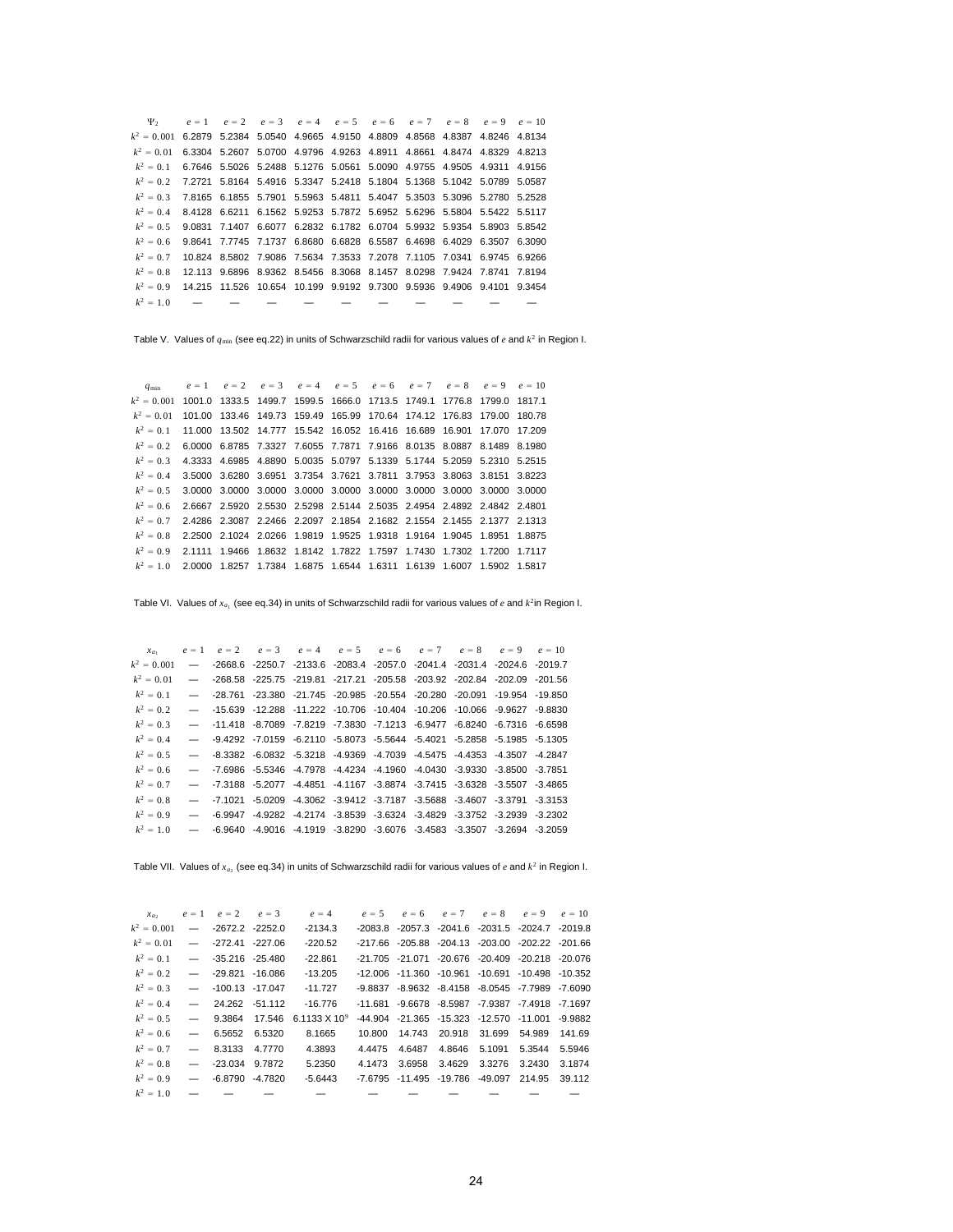#### Table VIII. Representative values for spacecraft deflections.

| Parameter                                                         | Earth | Jupiter                                                              | Sun                   |  |
|-------------------------------------------------------------------|-------|----------------------------------------------------------------------|-----------------------|--|
| $r_p$ [km]                                                        | 6678  | 71700                                                                | $2.784 \times 10^{6}$ |  |
| $v_{\infty}$ [km/s]                                               | 9.000 | 5.455                                                                | 37.92                 |  |
| $GM/c^2$ [km] $4.435 \times 10^{-6}$ $1.410 \times 10^{-3}$ 1.476 |       |                                                                      |                       |  |
| $\epsilon$                                                        | 2.358 | 1.017                                                                | 1.030                 |  |
| $\mathcal{S}$                                                     |       | $1.406 \times 10^{-5}$ $9.875 \times 10^{-5}$ $5.111 \times 10^{-4}$ |                       |  |
| $180^\circ - 2\phi_0$ [°] 50.20                                   |       | 159.1                                                                | 152.3                 |  |
| Δφ                                                                |       | $4.224 \times 10^{-9}$ $1.838 \times 10^{-7}$ $4.925 \times 10^{-6}$ |                       |  |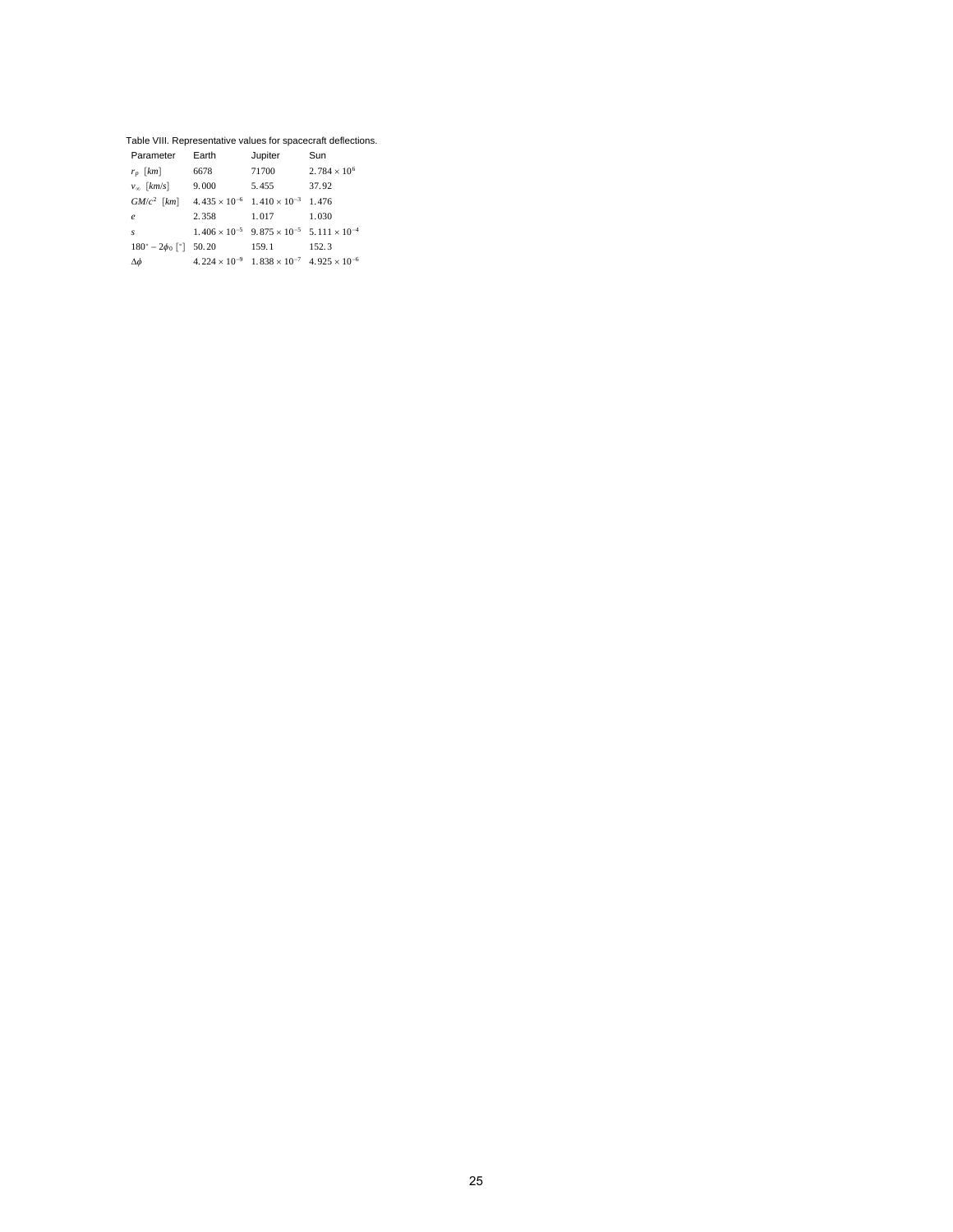

The hyperbolic-type trajectories are defined in the sector where  $e > 1$  and also  $k^2 \leq 1$ .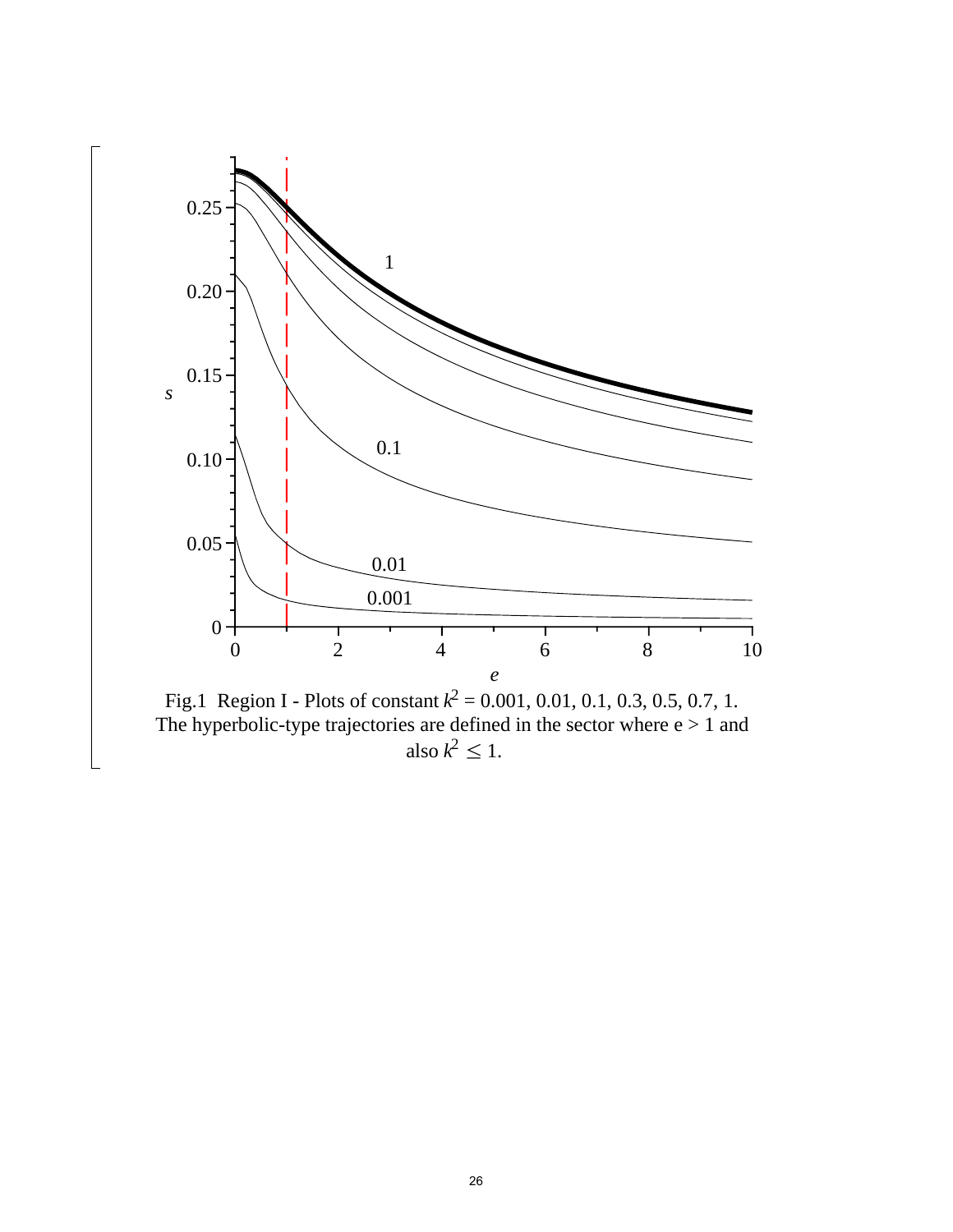

the asymptotes. Distances are in units of Schwarzschild radii.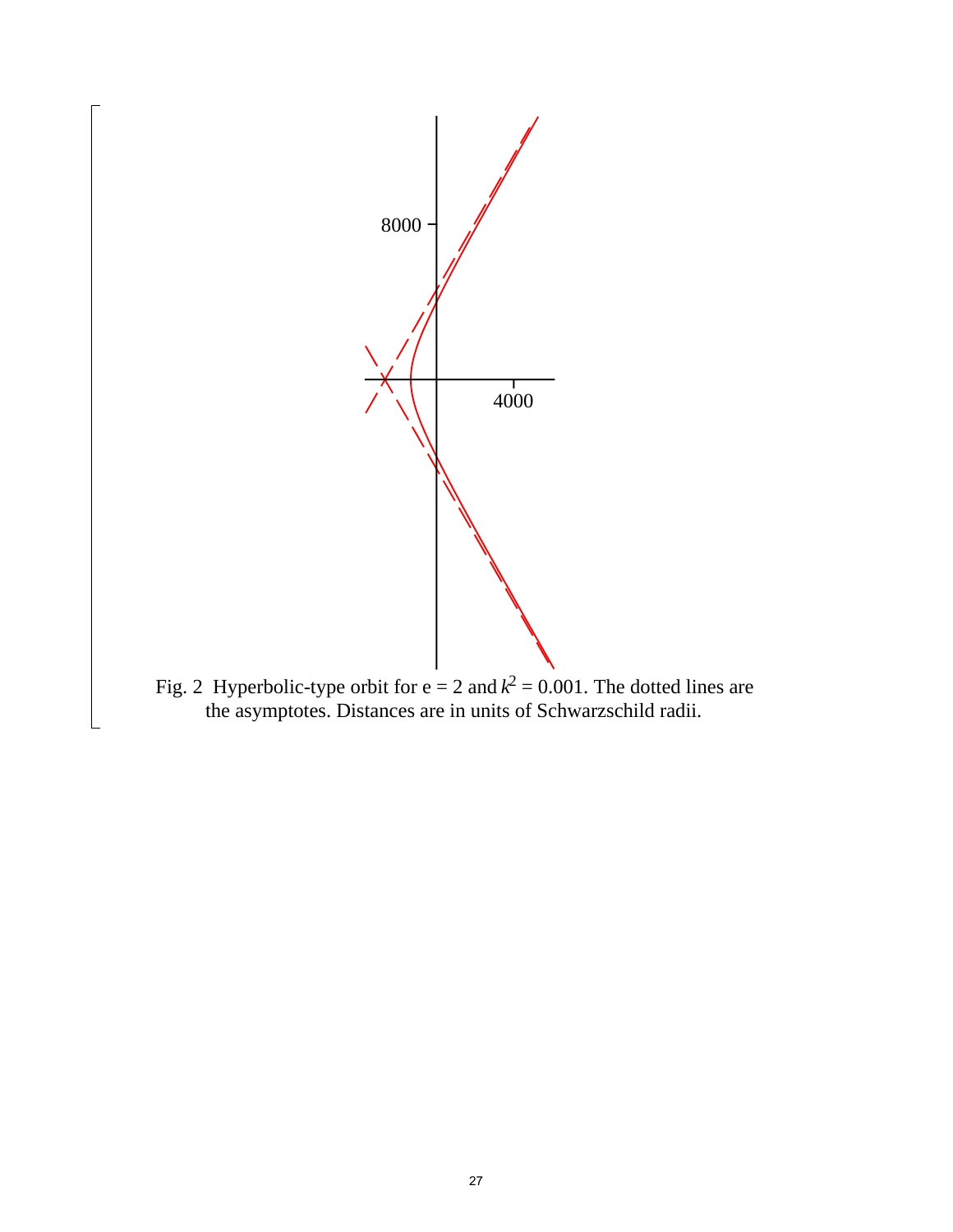

Fig.3 Hyperbolic-type orbit for  $e = 2$  and  $k^2 = 0.3$ . The dotted lines are the asymptotes and the axis of symmetry. Distances are in units of Schwarzschild radii.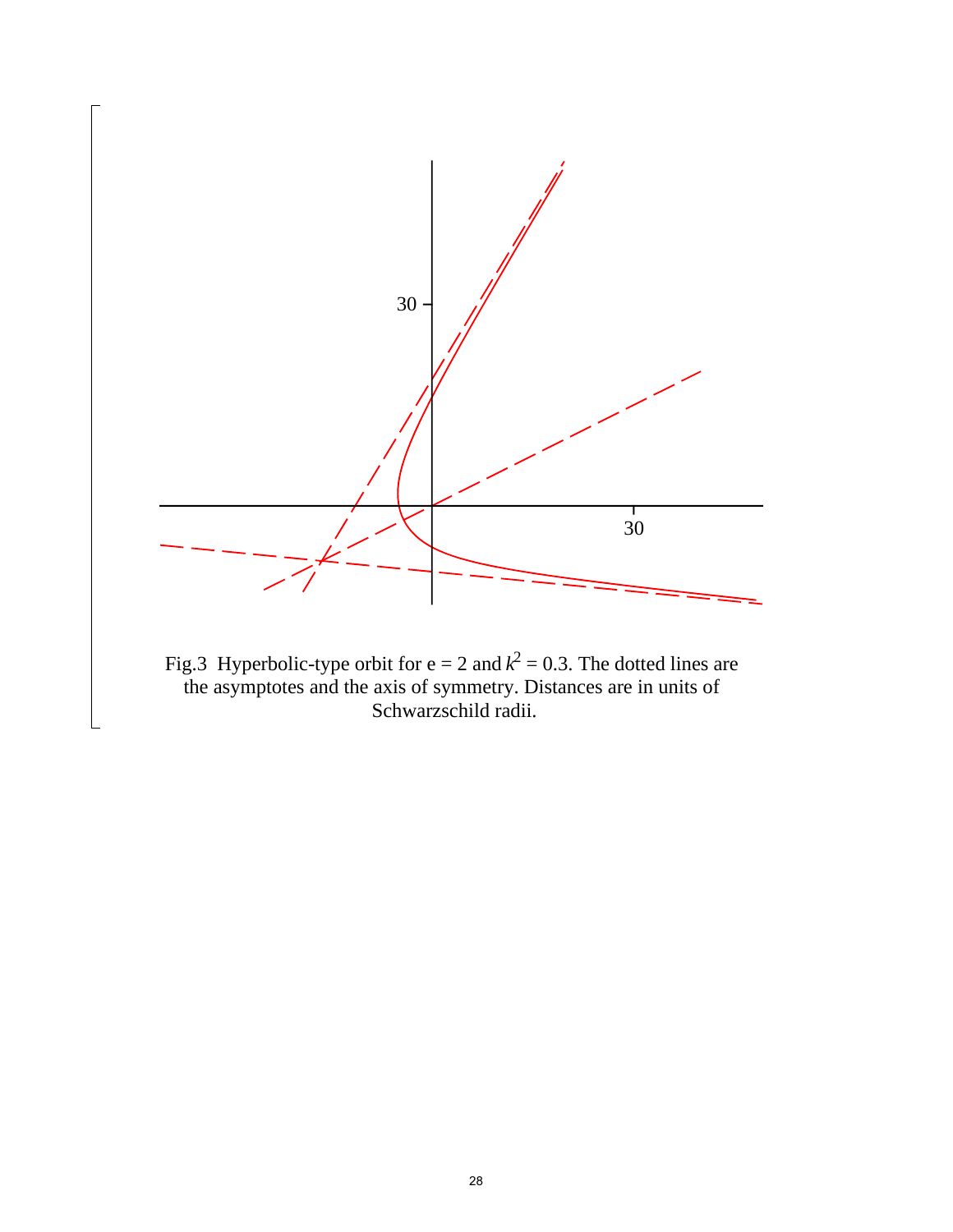

Fig.4 Hyperbolic-type orbit for  $e = 2$  and  $k^2 = 0.7$ . Distances are in units of Schwarzschild radii.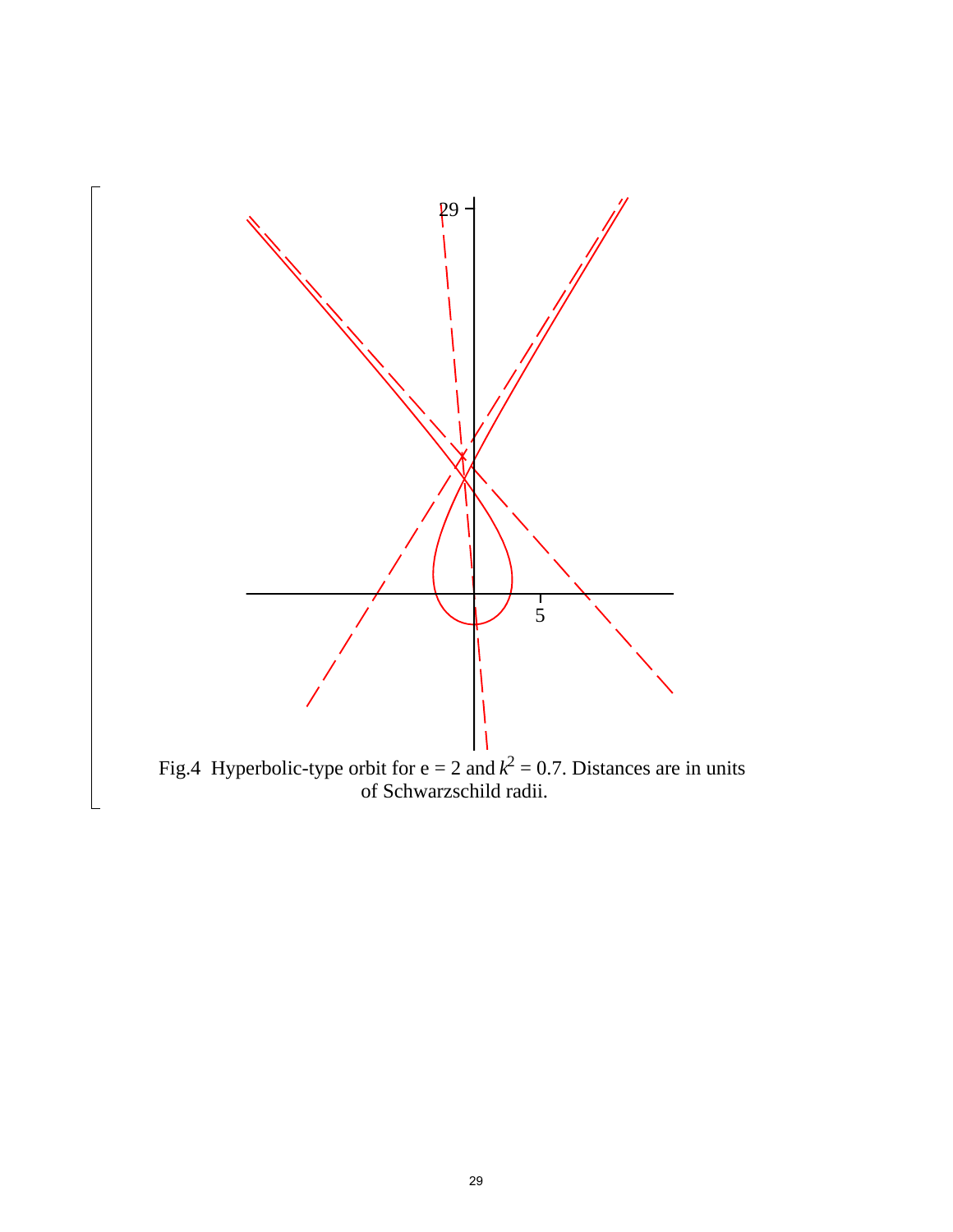

Fig. 5 Asymptotic hyperbolic-type orbit for  $e = 2$  and  $k^2 = 1$ . The dashed line is an asymptote. Distances are in units of Schwarzschild radii.